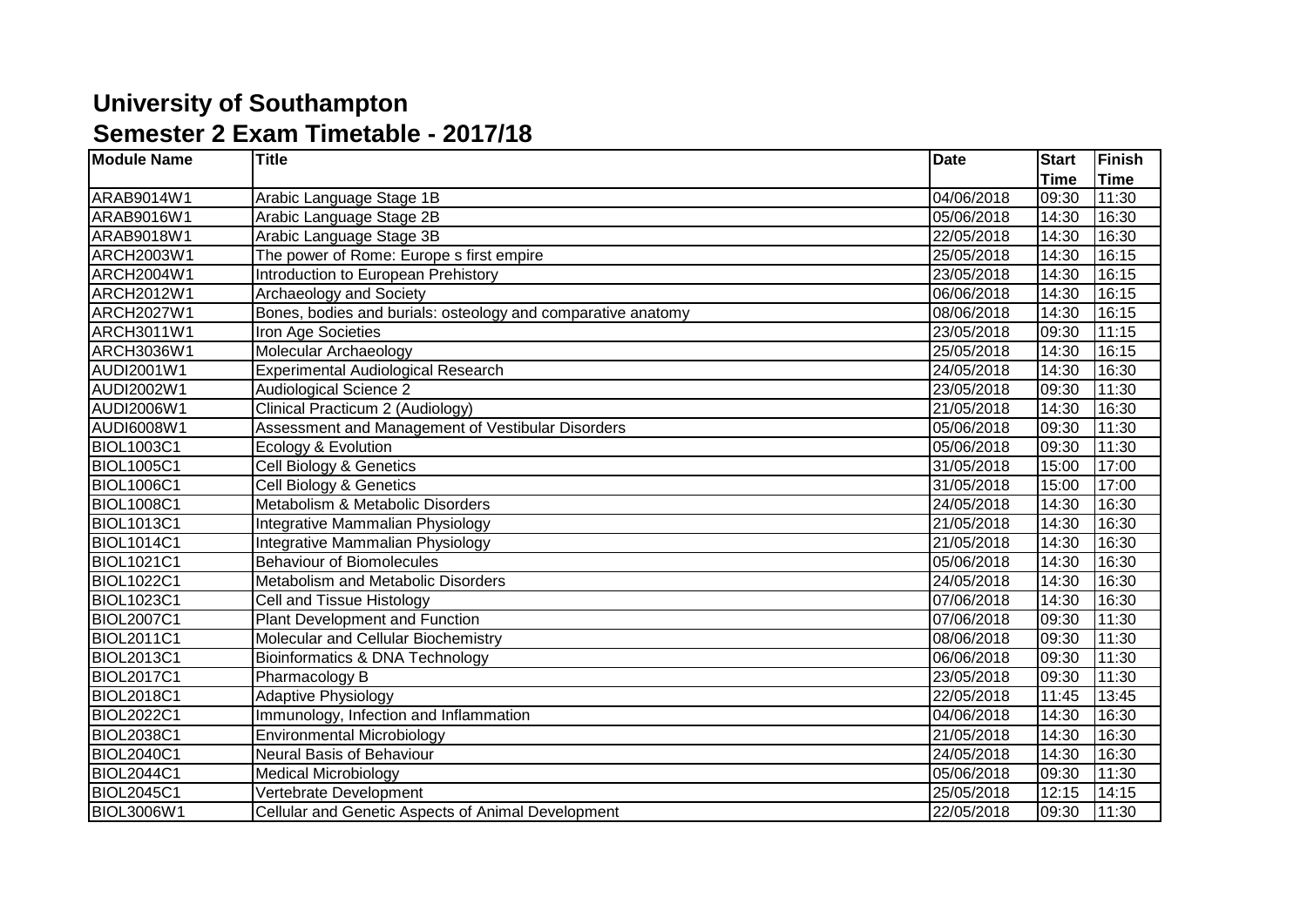| <b>BIOL3013W1</b> | <b>Molecular Recognition</b>                       | 21/05/2018 | 14:30 | 16:30 |
|-------------------|----------------------------------------------------|------------|-------|-------|
| <b>BIOL3017W1</b> | Molecular and Structural Basis of Disease          | 30/05/2018 | 09:30 | 11:30 |
| <b>BIOL3018W1</b> | Molecular Pharmacology                             | 23/05/2018 | 09:30 | 11:45 |
| <b>BIOL3020W1</b> | <b>Systems Neuroscience</b>                        | 22/05/2018 | 09:30 | 11:30 |
| <b>BIOL3022W1</b> | Cell Signalling in Health and Disease              | 31/05/2018 | 14:30 | 16:30 |
| <b>BIOL3044W1</b> | Maternal, Fetal and Neonatal Physiology            | 23/05/2018 | 14:30 | 16:30 |
| <b>BIOL3048W1</b> | Neurodegenerative Disease                          | 24/05/2018 | 14:30 | 16:30 |
| <b>BIOL3051W1</b> | <b>Applied Plant Biology</b>                       | 31/05/2018 | 14:30 | 16:30 |
| <b>BIOL3052W1</b> | <b>Biomedical Technology</b>                       | 22/05/2018 | 14:30 | 16:30 |
| <b>BIOL3055W1</b> | Nutrition in Health & Disease: Part 2              | 25/05/2018 | 09:30 | 11:30 |
| <b>BIOL3056C1</b> | <b>Global Change Biology</b>                       | 25/05/2018 | 15:00 | 16:00 |
| <b>BIOL3057W1</b> | <b>Biofilms and Microbial Communities</b>          | 24/05/2018 | 09:30 | 11:30 |
| <b>BIOL3065W1</b> | <b>Biomedical Parasitology</b>                     | 31/05/2018 | 09:30 | 11:30 |
| <b>BIOL3068W1</b> | Fluxes, Cycles and Microbial Communities           | 29/05/2018 | 09:30 | 11:30 |
| <b>BIOL6022W1</b> | Molecular Pharmacology                             | 23/05/2018 | 09:30 | 11:45 |
| <b>BIOL6023W1</b> | Cellular Signalling in Health and Disease          | 31/05/2018 | 14:30 | 16:30 |
| <b>BIOL6025W1</b> | Cellular and Genetic Aspects of Animal Development | 22/05/2018 | 09:30 | 11:30 |
| <b>BIOL6028C1</b> | Global Change Biology                              | 25/05/2018 | 15:00 | 16:00 |
| <b>BIOL6029W1</b> | Topics in Ecology and Evolution                    | 25/05/2018 | 14:30 | 16:30 |
| <b>BIOL6032W1</b> | <b>Molecular Recognition</b>                       | 21/05/2018 | 14:30 | 16:30 |
| <b>BIOL6033W1</b> | The Molecular and Structural Basis of Disease      | 30/05/2018 | 09:30 | 11:30 |
| <b>BIOL6034W1</b> | <b>Systems Neuroscience</b>                        | 22/05/2018 | 09:30 | 11:30 |
| <b>BIOL6040W1</b> | Maternal, Fetal and Neonatal Physiology            | 23/05/2018 | 14:30 | 16:30 |
| <b>BIOL6041W1</b> | <b>Biomedical Technology</b>                       | 22/05/2018 | 14:30 | 16:30 |
| <b>BIOL6045W1</b> | Neurodegenerative Disease                          | 24/05/2018 | 14:30 | 16:30 |
| <b>BIOL6046W1</b> | <b>Applied Plant Biology</b>                       | 31/05/2018 | 14:30 | 16:30 |
| <b>BIOL6047W1</b> | <b>Biofilms and Microbial Communities</b>          | 24/05/2018 | 09:30 | 11:30 |
| <b>BIOL6076W1</b> | <b>Biomedical Parasitology</b>                     | 31/05/2018 | 09:30 | 11:30 |
| <b>BIOL6079W1</b> | <b>Glial Development and Biology</b>               | 23/05/2018 | 09:30 | 11:30 |
| CENV2006W1        | Soil Mechanics                                     | 06/06/2018 | 09:30 | 11:30 |
| <b>CENV2008W1</b> | <b>Hydraulics</b>                                  | 04/06/2018 | 09:30 | 11:30 |
| CENV2026W1        | <b>Numerical Methods</b>                           | 30/05/2018 | 09:30 | 11:30 |
| <b>CENV2027W1</b> | <b>Construction Management</b>                     | 25/05/2018 | 14:30 | 16:30 |
| CENV3059W1        | Water & Wastewater Engineering 1                   | 21/05/2018 | 14:30 | 16:30 |
| CENV3061W1        | <b>Engineering Hydrology</b>                       | 30/05/2018 | 09:30 | 11:30 |
| CENV6003W1        | <b>Highway Engineering</b>                         | 29/05/2018 | 09:30 | 11:30 |
| <b>CENV6085W1</b> | <b>Waste Resource Management</b>                   | 24/05/2018 | 14:30 | 16:30 |
| <b>CENV6086W1</b> | <b>Advanced Structural Engineering</b>             | 21/05/2018 | 14:30 | 16:30 |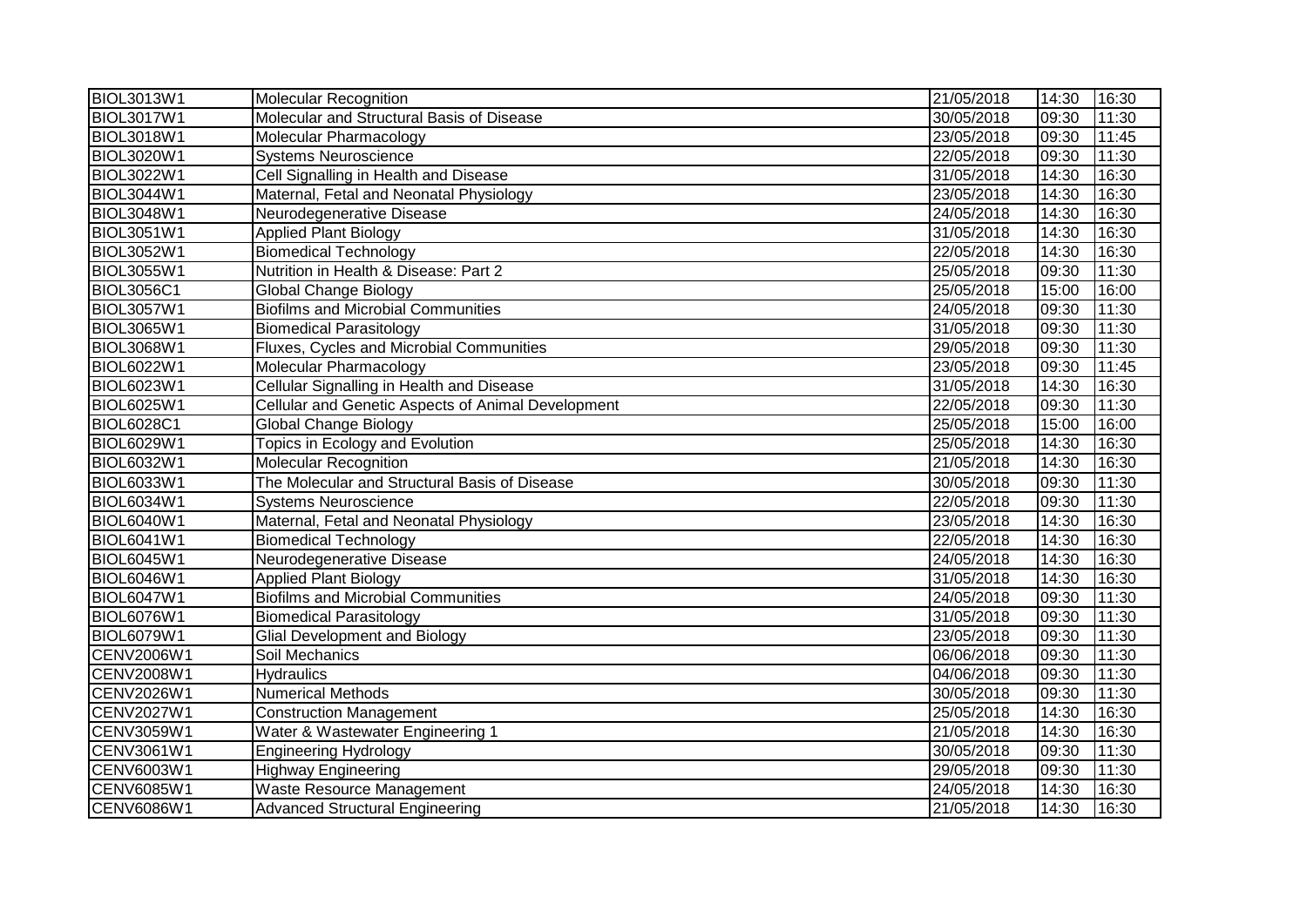| CENV6109W1        | <b>Transportation Engineering: Transport Management</b>                     | 22/05/2018 | 14:30 | 16:30 |
|-------------------|-----------------------------------------------------------------------------|------------|-------|-------|
| CENV6112W1        | Transport, Energy and the Environment                                       | 29/05/2018 | 14:30 | 16:30 |
| CENV6122W1        | <b>Advanced Foundation Engineering</b>                                      | 30/05/2018 | 14:30 | 16:30 |
| <b>CENV6123W1</b> | <b>Coastal Flood Defence</b>                                                | 23/05/2018 | 14:30 | 16:30 |
| CENV6124W1        | <b>Transport Data Analysis and Techniques</b>                               | 31/05/2018 | 09:30 | 12:30 |
| CENV6141W1        | Bioenergy                                                                   | 31/05/2018 | 14:30 | 16:30 |
| CENV6148W1        | <b>Energy Performance Assessment of Buildings</b>                           | 25/05/2018 | 14:30 | 16:30 |
| <b>CENV6158W1</b> | Water and Wastewater Engineering 2                                          | 31/05/2018 | 14:30 | 16:30 |
| CHEM1032W1        | Fundamentals of Organic Chemistry II                                        | 22/05/2018 | 14:30 | 16:30 |
| CHEM1034W1        | <b>Fundamentals of Physical Chemistry II</b>                                | 01/06/2018 | 09:30 | 11:30 |
| CHEM1034W2        | <b>Fundamentals of Physical Chemistry II</b>                                | 31/05/2018 | 09:30 | 10:30 |
| CHEM1036W1        | Fundamentals of Inorganic Chemistry II                                      | 29/05/2018 | 09:30 | 11:30 |
| CHEM1042W1        | Fundamentals of Organic Chemistry II for non-chemists                       | 22/05/2018 | 14:30 | 16:30 |
| CHEM1046W1        | Fundamentals of Inorganic Chemistry II for non-chemists                     | 29/05/2018 | 09:30 | 11:30 |
| CHEM2005W1        | <b>Aspects of Organic Synthesis</b>                                         | 01/06/2018 | 09:30 | 11:30 |
| CHEM2010W1        | Organic Chemistry in the Environment                                        | 23/05/2018 | 09:30 | 11:30 |
| CHEM2012W1        | Change and Equilibrium                                                      | 29/05/2018 | 09:30 | 11:30 |
| CHEM2016W1        | Intermediate Inorganic Chemistry II                                         | 25/05/2018 | 09:30 | 11:30 |
| CHEM2024W1        | Mathematical Models in Chemistry II                                         | 24/05/2018 | 09:30 | 11:30 |
| CHEM3002W1        | <b>Medicinal Chemistry</b>                                                  | 24/05/2018 | 09:30 | 11:30 |
| CHEM3004W1        | <b>Organic Materials Chemistry</b>                                          | 21/05/2018 | 09:30 | 11:30 |
| CHEM3025W1        | Advanced Chemistry II for Students on Placement Distance Learning           | 21/05/2018 | 09:30 | 12:30 |
| CHEM3036W1        | Atmospheric Chemistry: An Experimental and Computational Approach           | 31/05/2018 | 09:30 | 11:30 |
| CHEM3040W1        | Macrocyclic and Bio-inorganic Chemistry                                     | 22/05/2018 | 09:30 | 11:30 |
| CHEM3041W1        | Synthetic Methods in Organic Chemistry                                      | 29/05/2018 | 09:30 | 11:30 |
| CHEM3044W1        | <b>Sustainable Chemistry</b>                                                | 30/05/2018 | 09:30 | 11:30 |
| CHEM3045W1        | Atoms, Molecules and Spins: Quantum Mechanics in Chemistry and Spectroscopy | 25/05/2018 | 09:30 | 11:30 |
| CHEM6004W1        | <b>Advanced Organic Reactions</b>                                           | 23/05/2018 | 09:30 | 11:30 |
| CHEM6092W1        | <b>Medicinal Chemistry</b>                                                  | 24/05/2018 | 09:30 | 12:00 |
| CHEM6093W1        | <b>Materials Chemistry</b>                                                  | 21/05/2018 | 09:30 | 12:00 |
| CHEM6103W1        | Sustainable Chemistry                                                       | 30/05/2018 | 09:30 | 12:00 |
| CHEM6104W1        | <b>Supramolecular Chemistry</b>                                             | 24/05/2018 | 14:30 | 15:30 |
| CHEM6105W1        | Crystallography and Structural Science                                      | 29/05/2018 | 14:30 | 15:30 |
| CHEM6106W1        | <b>Functional Framework Materials</b>                                       | 01/06/2018 | 09:30 | 10:30 |
| CHEM6107W1        | <b>Advanced Main Group Chemistry</b>                                        | 25/05/2018 | 14:30 | 15:30 |
| CHEM6108W1        | Synthesis of Natural Products and Pharmaceuticals                           | 21/05/2018 | 14:30 | 15:30 |
| CHEM6109W1        | <b>Advanced Bioorganic Chemistry</b>                                        | 31/05/2018 | 14:30 | 15:30 |
| CHEM6110W1        | Applications of Electrochemistry                                            | 22/05/2018 | 14:30 | 15:30 |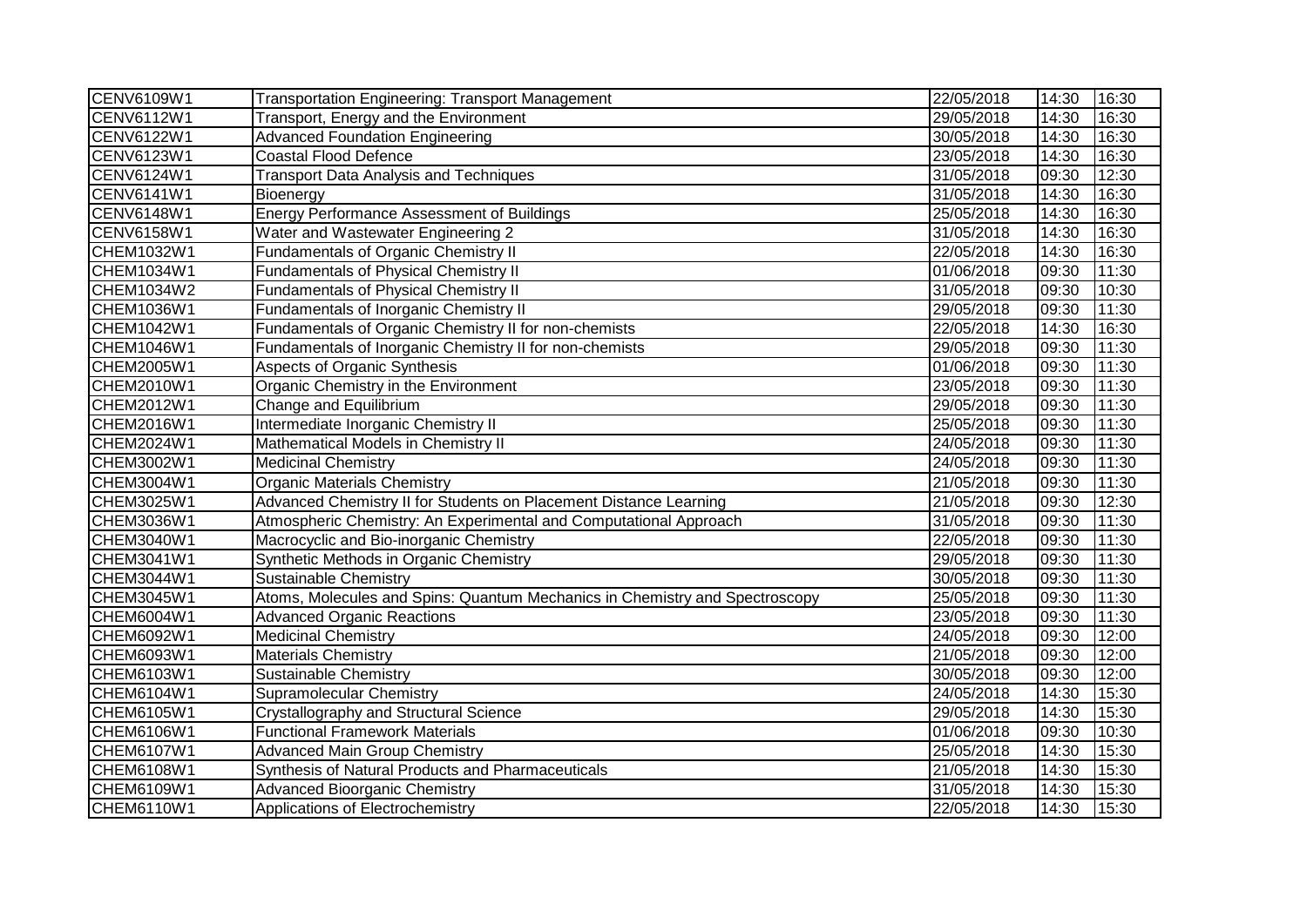| CHEM6111W1        | Nanoscience: Technology and Advanced Materials                                         | 31/05/2018 | 09:30 | 10:30 |
|-------------------|----------------------------------------------------------------------------------------|------------|-------|-------|
| CHEM6113W1        | Nuclear Magnetic Resonance Spectroscopy                                                | 30/05/2018 | 14:30 | 15:30 |
| CHEM6126W1        | Advanced Spectroscopy and its applications                                             | 29/05/2018 | 09:30 | 10:30 |
| CHEM6127W1        | Chromatography: Theory and Application                                                 | 31/05/2018 | 09:30 | 10:30 |
| CHEM6128W1        | Data-Driven Science                                                                    | 22/05/2018 | 09:30 | 10:30 |
| CHEM6134W1        | Introduction to Electrochemistry II                                                    | 21/05/2018 | 14:30 | 15:30 |
| CHEM6137W1        | Atoms, Molecules and Spins: Quantum Mechanics in Chemistry and Spectroscopy            | 25/05/2018 | 09:30 | 12:00 |
| CHEM6144W1        | Chemistry through the Computational Microscope                                         | 23/05/2018 | 14:30 | 15:30 |
| CHIN9025W1        | Chinese Language Stage 1B                                                              | 30/05/2018 | 09:30 | 11:30 |
| CHIN9027W1        | Chinese Language Stage 2B                                                              | 07/06/2018 | 09:30 | 11:30 |
| CHIN9029W1        | Chinese Language Stage 3B                                                              | 01/06/2018 | 14:30 | 16:30 |
| CHIN9032W1        | Chinese Language Stage 4                                                               | 01/06/2018 | 14:30 | 16:30 |
| CHIN9035W1        | Chinese Language Stage 6                                                               | 24/05/2018 | 09:30 | 11:30 |
| CHIN9035W2        | Chinese Language Stage 6                                                               | 23/05/2018 | 09:30 | 11:30 |
| COMP1201W2        | Algorithmics                                                                           | 21/05/2018 | 14:30 | 16:30 |
| COMP1204C1        | Data Management                                                                        | 24/05/2018 | 09:30 | 11:30 |
| COMP1216W1        | Software Modelling and Design                                                          | 29/05/2018 | 14:30 | 16:30 |
| COMP2212W1        | Programming Language Concepts                                                          | 22/05/2018 | 14:30 | 16:30 |
| COMP2213C1        | <b>Interaction Design</b>                                                              | 01/06/2018 | 14:30 | 16:30 |
| COMP2214W1        | Advanced Software Modelling and Design                                                 | 08/06/2018 | 14:30 | 16:30 |
| COMP2215W1        | <b>Computer Systems II</b>                                                             | 05/06/2018 | 14:30 | 16:00 |
| <b>COMP2216W1</b> | <b>Principles of Cyber Security</b>                                                    | 04/06/2018 | 09:30 | 11:30 |
| COMP3210W1        | <b>Advanced Computer Networks</b>                                                      | 23/05/2018 | 09:30 | 11:30 |
| COMP3211W1        | <b>Advanced Databases</b>                                                              | 25/05/2018 | 09:30 | 11:30 |
| COMP3214W1        | Principles and Practice of Computer Graphics                                           | 24/05/2018 | 14:30 | 16:00 |
| COMP6207W1        | <b>Advanced Intelligent Agents</b>                                                     | 22/05/2018 | 09:30 | 11:30 |
| COMP6208W1        | <b>Advanced Machine Learning</b>                                                       | 24/05/2018 | 09:30 | 11:30 |
| COMP6209W1        | <b>Automated Code Generation</b>                                                       | 23/05/2018 | 14:30 | 16:00 |
| COMP6211W1        | <b>Biometrics</b>                                                                      | 22/05/2018 | 14:30 | 16:30 |
| COMP6215W1        | Semantic Web Technologies                                                              | 29/05/2018 | 14:30 | 16:30 |
| COMP6217W1        | The Science of Online Social Networks                                                  | 24/05/2018 | 09:30 | 11:30 |
| COMP6237W1        | Data Mining                                                                            | 31/05/2018 | 14:30 | 16:30 |
| COMP6239W1        | Mobile Applications Development                                                        | 30/05/2018 | 14:30 | 16:30 |
| CRIM1004W1        | <b>Criminal Justice Studies</b>                                                        | 29/05/2018 | 09:30 | 11:30 |
| CRIM3014W1        | The Deserving and Undeserving: Victims and Scroungers in Criminology and Social Policy | 21/05/2018 | 14:30 | 16:30 |
| DEMO1001W1        | Introduction to Demographic Methods                                                    | 01/06/2018 | 14:30 | 16:30 |
| DEMO2004W1        | Migration                                                                              | 29/05/2018 | 14:30 | 16:30 |
| DEMO2005W1        | Population Processes in the Developed World                                            | 01/06/2018 | 14:30 | 16:30 |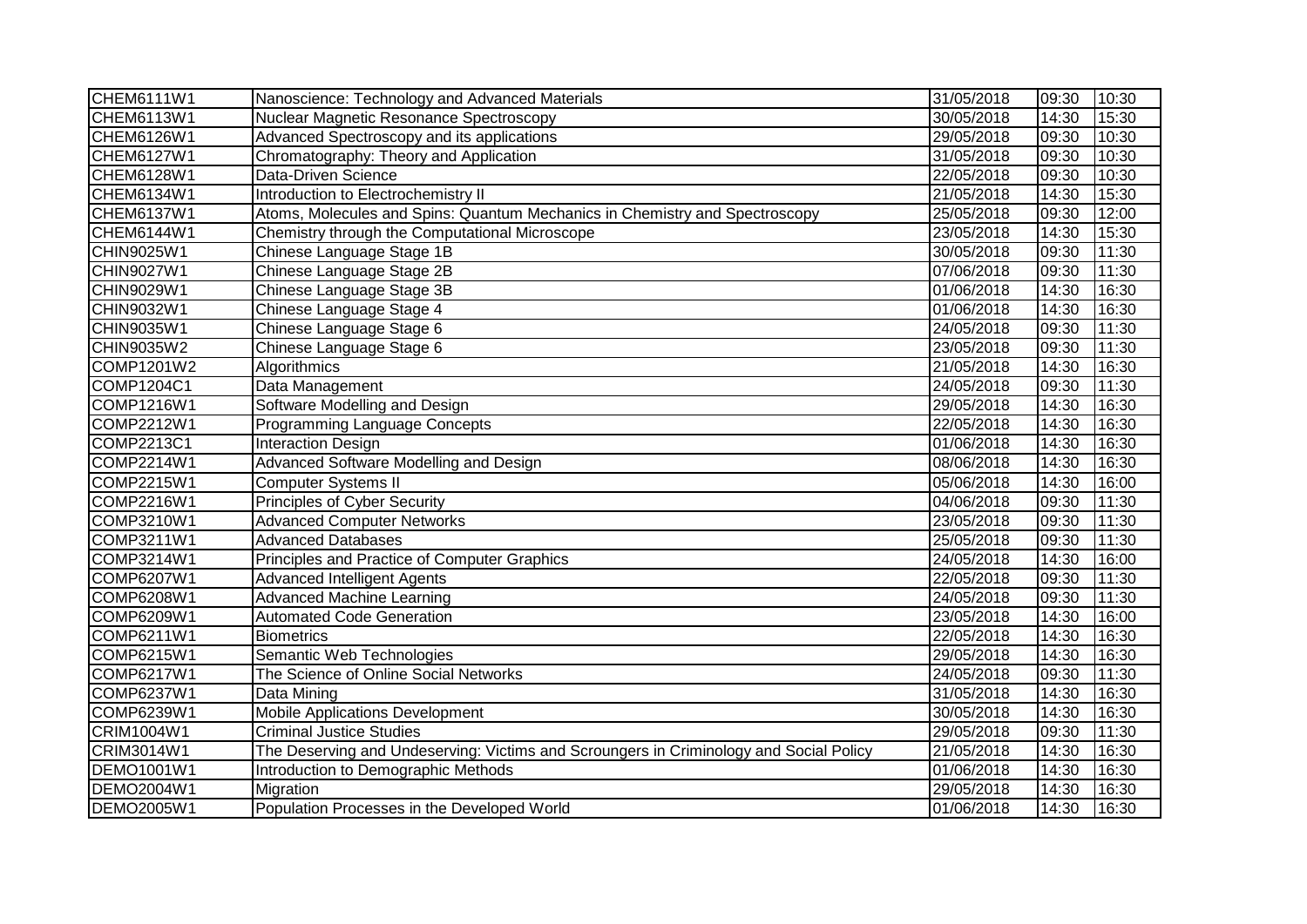| <b>DEMO2013W1</b> | <b>Population History</b>                          | 21/05/2018 | 09:30 | 11:30 |
|-------------------|----------------------------------------------------|------------|-------|-------|
| DEMO2014W1        | <b>Population Analysis</b>                         | 06/06/2018 | 14:30 | 16:30 |
| DEMO3003W1        | Migration                                          | 29/05/2018 | 14:30 | 16:30 |
| DEMO6022W1        | Demographic Methods 2                              | 21/05/2018 | 14:30 | 16:30 |
| ECON1002W1        | Principles of Macroeconomics                       | 22/05/2018 | 14:30 | 16:30 |
| ECON1007W1        | <b>Statistics for Economics</b>                    | 24/05/2018 | 14:30 | 16:30 |
| ECON1009W1        | Introduction to Economics For Non-Economists       | 06/06/2018 | 09:30 | 11:30 |
| ECON1011W1        | Quantitative Modelling in Economics                | 30/05/2018 | 09:30 | 11:30 |
| ECON2004W1        | Topics in Macroeconomics 2                         | 30/05/2018 | 09:30 | 11:30 |
| ECON2005W1        | <b>Industrial Economics 2</b>                      | 07/06/2018 | 14:30 | 16:30 |
| ECON2007W1        | Econometrics 2                                     | 08/06/2018 | 14:30 | 16:30 |
| ECON2032W1        | Methods of Econometrics                            | 23/05/2018 | 09:30 | 11:30 |
| ECON3004W1        | <b>Public Economics</b>                            | 24/05/2018 | 14:30 | 16:30 |
| <b>ECON3008W1</b> | Macroeconomic Policy 3                             | 25/05/2018 | 14:30 | 16:30 |
| ECON3016W1        | <b>Empirical Finance</b>                           | 30/05/2018 | 14:30 | 16:30 |
| ECON3034W1        | International Trade Theory & Policy                | 22/05/2018 | 09:30 | 11:30 |
| <b>ECON6003W1</b> | <b>Quantitative Economics</b>                      | 25/05/2018 | 09:30 | 12:30 |
| <b>ECON6008W1</b> | <b>Industrial Economics</b>                        | 24/05/2018 | 09:30 | 11:30 |
| ECON6015W1        | $F$ inance                                         | 29/05/2018 | 09:30 | 11:30 |
| <b>ECON6016W1</b> | <b>International Trade</b>                         | 22/05/2018 | 09:30 | 11:30 |
| ECON6025W1        | <b>Topics in Economic Theory</b>                   | 31/05/2018 | 09:30 | 11:30 |
| ECON6030W1        | Principles of Corporate Finance                    | 29/05/2018 | 09:30 | 12:30 |
| <b>ECON6032W1</b> | <b>Topics in Macroeconomics</b>                    | 23/05/2018 | 09:30 | 11:30 |
| ECON6039W1        | <b>Empirical Finance</b>                           | 31/05/2018 | 14:30 | 16:30 |
| <b>ECON6040W1</b> | Panel Data and Microeconometrics                   | 24/05/2018 | 09:30 | 11:30 |
| ECON6041W1        | <b>Time Series Econometrics</b>                    | 22/05/2018 | 09:30 | 11:30 |
| ECON6042W1        | <b>Financial Derivatives</b>                       | 30/05/2018 | 14:30 | 16:30 |
| ECON6043W1        | <b>Financial Econometrics</b>                      | 21/05/2018 | 14:30 | 16:30 |
| EDUC2045W1        | Cognitive Psychology in Education                  | 24/05/2018 | 09:30 | 11:30 |
| ELEC1203W1        | Mechanics                                          | 24/05/2018 | 09:30 | 11:30 |
| ELEC1204W1        | <b>Advanced Programming</b>                        | 31/05/2018 | 09:30 | 11:00 |
| <b>ELEC1205W1</b> | <b>Solid State Devices</b>                         | 30/05/2018 | 09:30 | 11:30 |
| <b>ELEC1206W1</b> | <b>Electrical Materials and Fields</b>             | 25/05/2018 | 09:30 | 11:00 |
| <b>ELEC1207W1</b> | <b>Electronic Systems</b>                          | 21/05/2018 | 09:30 | 11:30 |
| <b>ELEC1208W1</b> | Flight Mechanics and Aerospace Systems Engineering | 06/06/2018 | 09:30 | 11:30 |
| ELEC1209W1        | <b>Electronic Systems for Biomedicine</b>          | 21/05/2018 | 09:30 | 11:30 |
| ELEC1210W1        | Molecular Basis of Life                            | 22/05/2018 | 09:30 | 11:30 |
| ELEC2201W1        | <b>Devices</b>                                     | 24/05/2018 | 09:30 | 11:30 |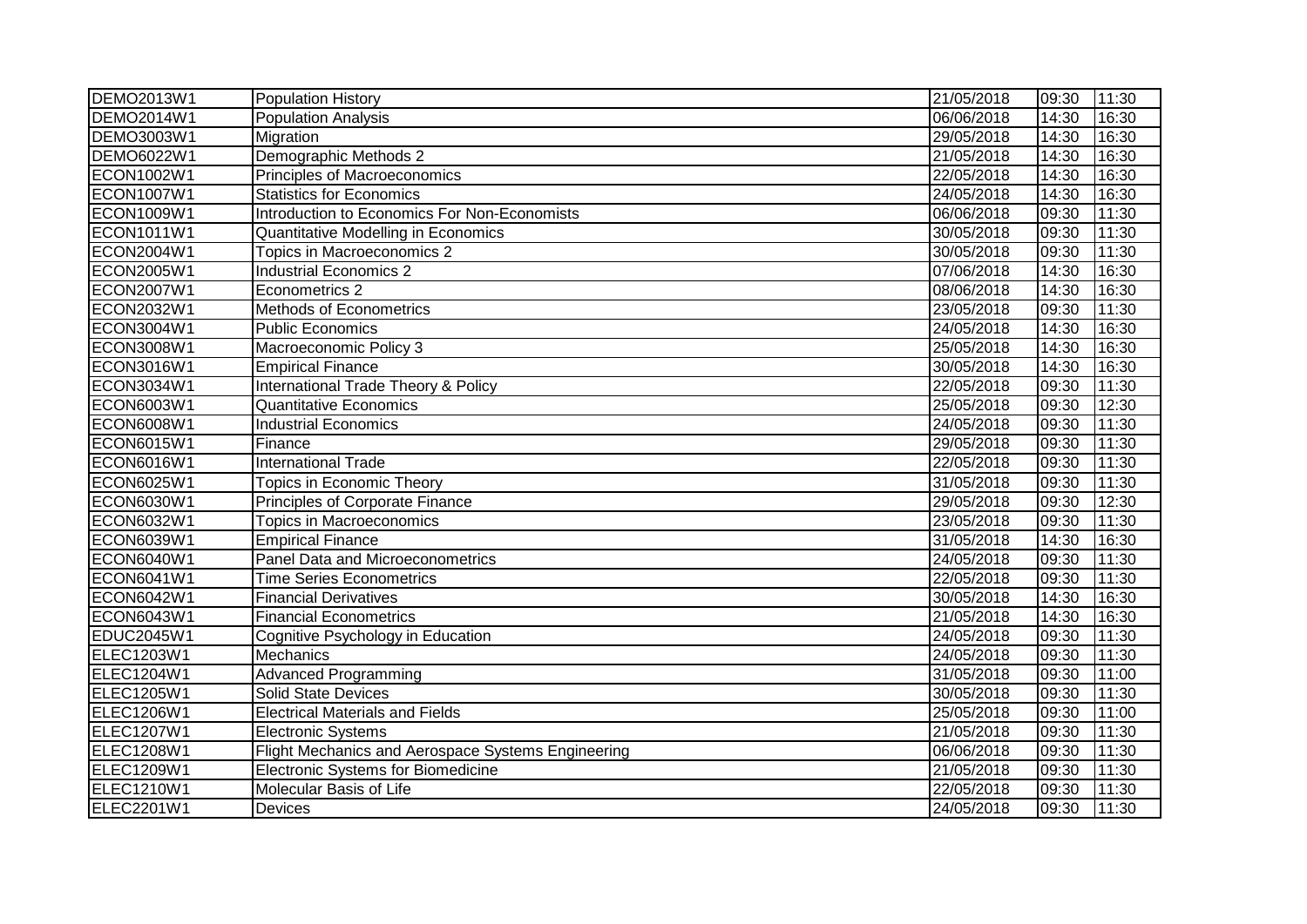| ELEC2204W1         | <b>Computer Engineering</b>                           | 29/05/2018 | 09:30 | 11:30 |
|--------------------|-------------------------------------------------------|------------|-------|-------|
| ELEC2206W1         | <b>Materials</b>                                      | 29/05/2018 | 14:30 | 16:30 |
| ELEC2208W1         | <b>Power Electronics and Drives</b>                   | 22/05/2018 | 09:30 | 11:30 |
| ELEC2213W1         | <b>Electrical Machines</b>                            | 01/06/2018 | 09:30 | 11:30 |
| ELEC2216W1         | <b>Advanced Electronic Systems</b>                    | 25/05/2018 | 14:30 | 16:30 |
| <b>ELEC2222W1</b>  | <b>Circuits and Transmission</b>                      | 30/05/2018 | 09:30 | 11:30 |
| ELEC3202W1         | <b>Green Electronics</b>                              | 23/05/2018 | 14:30 | 16:30 |
| ELEC3204W1         | Wireless and Optical Communications                   | 25/05/2018 | 09:30 | 12:00 |
| ELEC3206W1         | Digital Control System Design                         | 22/05/2018 | 14:30 | 16:30 |
| ELEC3208W1         | Analogue and Mixed Signal Electronics                 | 29/05/2018 | 14:30 | 16:30 |
| ELEC3211W1         | <b>High Voltage Engineering</b>                       | 31/05/2018 | 14:30 | 16:30 |
| ELEC3213W1         | <b>Power Systems Engineering</b>                      | 24/05/2018 | 09:30 | 11:30 |
| ELEC3215W1         | <b>Fluids and Mechanical Materials</b>                | 25/05/2018 | 09:30 | 11:30 |
| ELEC3216W1         | Mechanical Power Transmission and Vibration           | 21/05/2018 | 14:30 | 16:30 |
| ELEC3217W1         | Photonics                                             | 30/05/2018 | 14:30 | 16:30 |
| ELEC3219W1         | <b>Advanced Computer Architecture</b>                 | 21/05/2018 | 09:30 | 11:30 |
| ELEC6206W1         | Nanofabrication and Microscopy                        | 30/05/2018 | 09:30 | 11:30 |
| ELEC6207W1         | <b>Quantum Devices and Technology</b>                 | 22/05/2018 | 09:30 | 11:30 |
| ELEC6210W1         | <b>Biosensors</b>                                     | 31/05/2018 | 14:30 | 16:30 |
| ELEC6211P1 - Grp A | <b>Project Preparation</b>                            | 07/06/2018 | 14:30 | 17:00 |
| ELEC6211P1 - Grp A | <b>Project Preparation</b>                            | 08/06/2018 | 09:30 | 12:00 |
| ELEC6213W1         | Image Processing                                      | 25/05/2018 | 09:30 | 11:30 |
| ELEC6214W1         | Advanced Wireless Communications Networks and Systems | 23/05/2018 | 09:30 | 12:00 |
| ELEC6219W1         | Wireless and Mobile Networks                          | 31/05/2018 | 09:30 | 12:00 |
| ELEC6232W1         | Analogue and Mixed Signal CMOS Design                 | 22/05/2018 | 09:30 | 11:30 |
| ELEC6233W1         | <b>Digital Systems Synthesis</b>                      | 24/05/2018 | 14:30 | 16:30 |
| ELEC6234W1         | <b>Embedded Processors</b>                            | 31/05/2018 | 14:30 | 16:30 |
| ELEC6240W1         | Digital Control System Design (MSc)                   | 23/05/2018 | 09:30 | 11:30 |
| <b>ELEC6242W1</b>  | Cryptography                                          | 21/05/2018 | 09:30 | 11:30 |
| ELEC6252W1         | Future Wireless Techniques                            | 22/05/2018 | 09:30 | 12:00 |
| <b>ENGL2010W1</b>  | <b>Postcolonial Texts and Contexts</b>                | 24/05/2018 | 09:30 | 11:30 |
| <b>ENGL2061W1</b>  | The Nineteenth-Century Novel                          | 06/06/2018 | 14:30 | 16:30 |
| <b>ENGL2063W1</b>  | Problems in Shakespeare: text, print and performance  | 04/06/2018 | 09:30 | 11:30 |
| <b>ENGL3007W1</b>  | <b>Holocaust Literature</b>                           | 21/05/2018 | 14:30 | 16:30 |
| <b>ENGL9001W1</b>  | English Language Stage 3                              | 21/05/2018 | 09:30 | 11:30 |
| <b>ENGL9002W1</b>  | English Language: Stage 4                             | 29/05/2018 | 14:30 | 16:30 |
| <b>ENGL9003W1</b>  | English Language Stage 5                              | 23/05/2018 | 14:30 | 16:30 |
| <b>ENGL9004W1</b>  | English Language Stage 6                              | 25/05/2018 | 09:30 | 11:30 |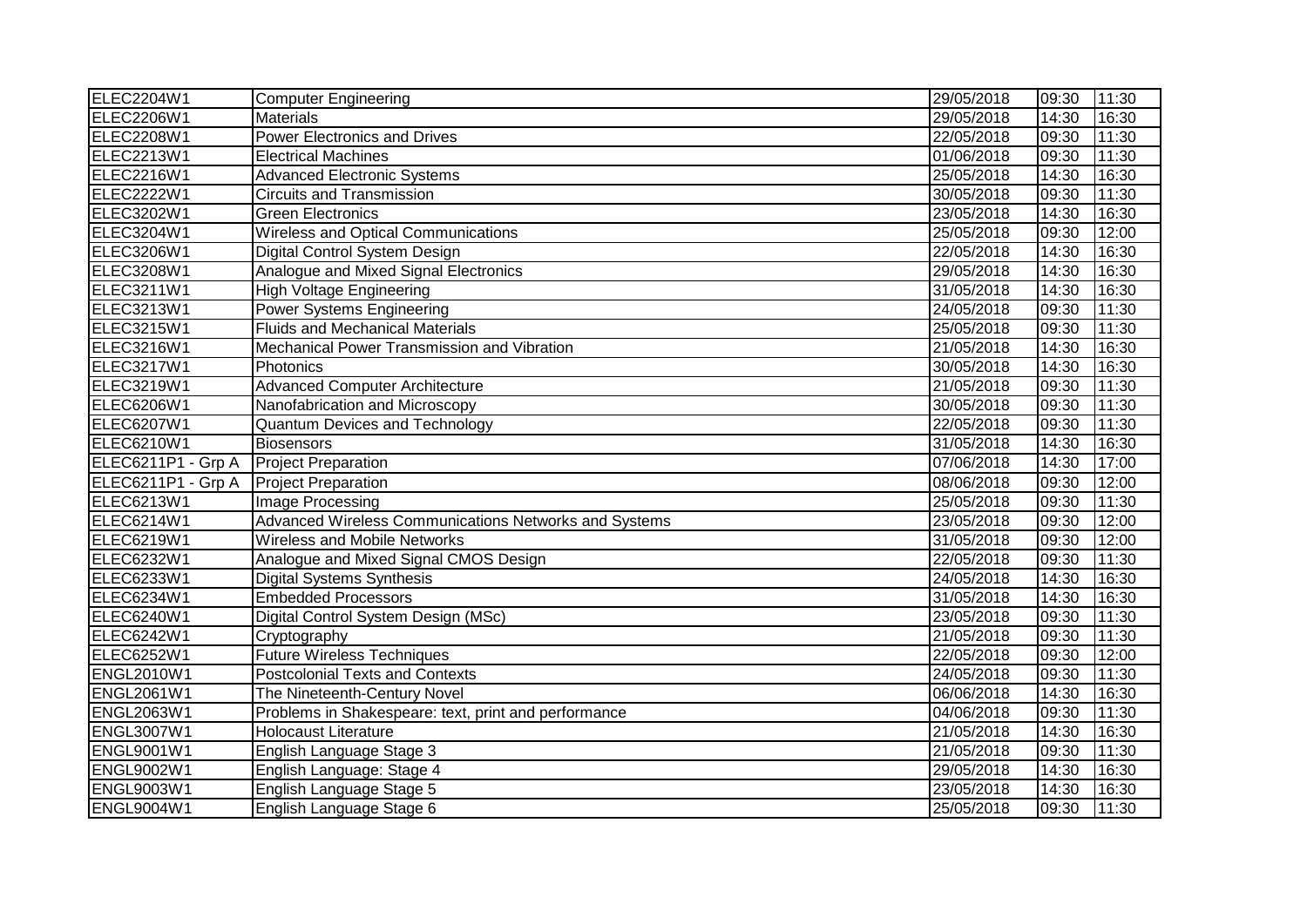| <b>ENGL9005W1</b> | English Language Stage 7                                                                                 | 22/05/2018 | 09:30 | 11:30 |
|-------------------|----------------------------------------------------------------------------------------------------------|------------|-------|-------|
| <b>ENGL9012W1</b> | English Language Stage 3 semester 2 (single unit)                                                        | 21/05/2018 | 09:30 | 11:30 |
| <b>ENGL9013W1</b> | English Language Stage 4 semester 2 (single unit)                                                        | 29/05/2018 | 14:30 | 16:30 |
| <b>ENGL9014W1</b> | English Language Stage 5 semester 2 (single unit)                                                        | 23/05/2018 | 14:30 | 16:30 |
| <b>ENGL9015W1</b> | English Language Stage 6 semester 2 (single unit)                                                        | 25/05/2018 | 09:30 | 11:30 |
| <b>ENGL9062P1</b> | EAS Part B Listening Exam                                                                                | 22/05/2018 | 09:30 | 11:00 |
| ENGL9062W1        | ESA Part B Writing Exam                                                                                  | 30/05/2018 | 09:30 | 11:00 |
| <b>ENGL9062W2</b> | <b>ESA Part B Reading Exam</b>                                                                           | 30/05/2018 | 14:30 | 16:00 |
| <b>ENTR2004W1</b> | Innovation, Technology and the Environment                                                               | 23/05/2018 | 09:30 | 11:30 |
| <b>ENVS1006W1</b> | Environmental Science: Research and Applications                                                         | 25/05/2018 | 14:30 | 16:30 |
| <b>ENVS2006W1</b> | <b>Environmental Impact Assessment</b>                                                                   | 24/05/2018 | 09:30 | 11:30 |
| <b>ENVS3013W1</b> | <b>Environmental Law and Management</b>                                                                  | 30/05/2018 | 14:30 | 16:30 |
| <b>ENVS6024W1</b> | <b>River and Fisheries Restoration</b>                                                                   | 22/05/2018 | 09:30 | 11:30 |
| <b>ENVS6030W1</b> | <b>Environmental Law and Management</b>                                                                  | 30/05/2018 | 14:30 | 16:30 |
| FEEG1040W1        | Multiple Choice Exam: Engineering Fundamentals                                                           | 24/05/2018 | 09:30 | 11:30 |
| <b>FEEG1050W1</b> | Long Answer Exam: Engineering Problem Solving                                                            | 25/05/2018 | 09:30 | 11:30 |
| <b>FEEG1050W2</b> | Long Answer Exam: Engineering Problem Solving                                                            | 25/05/2018 | 09:30 | 11:30 |
| FEEG1050W3        | Long Answer Exam: Engineering Problem Solving                                                            | 25/05/2018 | 09:30 | 11:30 |
| FEEG2002W1        | Mechanics, Machines & Vibration                                                                          | 31/05/2018 | 09:30 | 11:30 |
| FEEG2003W1        | <b>Fluid Mechanics</b>                                                                                   | 05/06/2018 | 09:30 | 11:30 |
| FEEG2005W1        | <b>Materials and Structures</b>                                                                          | 22/05/2018 | 09:30 | 11:30 |
| FEEG3002W1        | Vehicle Powertrain, Noise and Vibration                                                                  | 22/05/2018 | 14:30 | 16:30 |
| FEEG3011W1        | Introduction to Turbulence and Mixing                                                                    | 23/05/2018 | 09:30 | 11:30 |
| FEEG6004W1        | Aeroacoustics                                                                                            | 23/05/2018 | 14:30 | 16:30 |
| FEEG6008W1        | Fuel Cells and Photovoltaic Systems 2                                                                    | 30/05/2018 | 14:30 | 16:30 |
| FEEG6009W1        | Design Search and Optimisation (DSO) - Principles, Methods, Parameterizations and Case<br><b>Studies</b> | 30/05/2018 | 09:30 | 11:30 |
| FEEG6010W1        | <b>Advanced Finite Element Analysis</b>                                                                  | 24/05/2018 | 14:30 | 16:30 |
| FEEG6019W1        | <b>Energy Storage Applications</b>                                                                       | 25/05/2018 | 14:30 | 16:30 |
| FREN9010W1        | French Language Stage 4                                                                                  | 31/05/2018 | 09:30 | 11:30 |
| <b>FREN9011W1</b> | French Language Stage 5                                                                                  | 04/06/2018 | 14:30 | 16:30 |
| FREN9012W1        | French Language Stage 6                                                                                  | 29/05/2018 | 14:30 | 16:30 |
| <b>FREN9012W2</b> | French Language Stage 6                                                                                  | 21/05/2018 | 09:30 | 11:30 |
| <b>FREN9013W1</b> | French Language Stage 7                                                                                  | 29/05/2018 | 14:30 | 16:30 |
| <b>FREN9013W2</b> | French Language Stage 7                                                                                  | 31/05/2018 | 09:30 | 11:30 |
| <b>FREN9085W1</b> | French Language Stage 1A                                                                                 | 05/06/2018 | 09:30 | 11:00 |
| FREN9086W1        | French Language Stage 1B                                                                                 | 06/06/2018 | 14:30 | 16:30 |
| <b>FREN9088W1</b> | French Language Stage 2B                                                                                 | 25/05/2018 | 14:30 | 16:30 |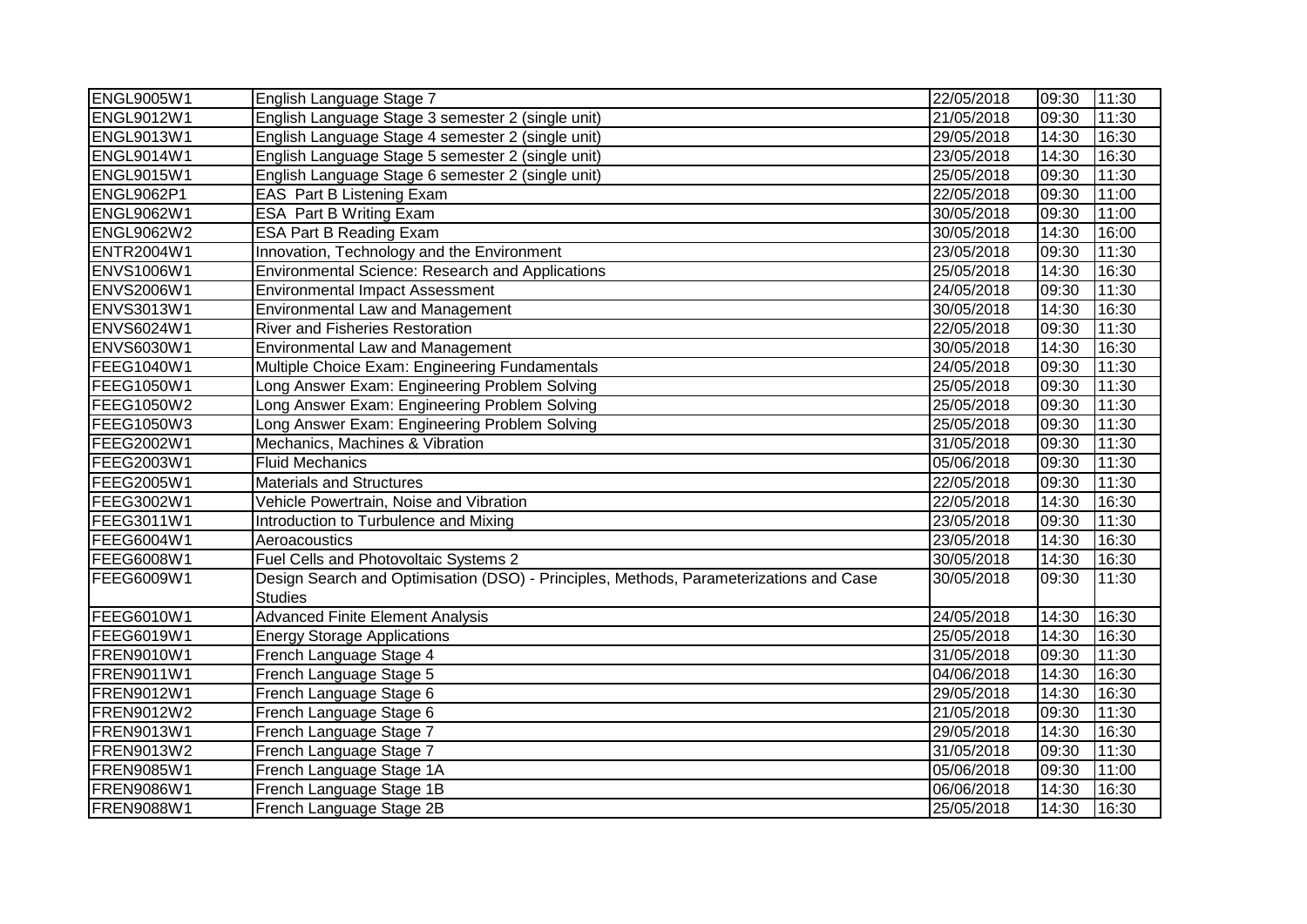| <b>FREN9090W1</b> | French Language Stage 3B                                       | 01/06/2018 | 14:30 | 16:30 |
|-------------------|----------------------------------------------------------------|------------|-------|-------|
| FREN9095W1        | French accelerated language stages 1 - 2                       | 25/05/2018 | 14:30 | 16:30 |
| FREN9098W1        | French Accelerated Language Stages 3-4                         | 31/05/2018 | 09:30 | 11:30 |
| GENG0002W1        | <b>Mathematics B</b>                                           | 01/06/2018 | 09:30 | 11:30 |
| GENG0003W1        | <b>Mechanical Science</b>                                      | 21/05/2018 | 09:30 | 11:30 |
| GENG0004W1        | <b>Electricity and Electronics</b>                             | 04/06/2018 | 09:30 | 11:30 |
| GENG0005W1        | <b>Engineering Principles</b>                                  | 06/06/2018 | 09:30 | 11:30 |
| GENG0016W1        | English Language                                               | 23/05/2018 | 09:30 | 11:00 |
| GEOG1001W1        | The Earth System                                               | 31/05/2018 | 09:30 | 11:00 |
| GEOG1003W1        | Society, Culture and Space                                     | 22/05/2018 | 09:30 | 11:30 |
| GEOG2021W1        | <b>Advanced Geographical Information Systems</b>               | 23/05/2018 | 09:30 | 10:30 |
| GEOG2032W1        | Global Climate Change: Science, Impacts and Policy             | 21/05/2018 | 14:30 | 16:30 |
| GEOG2037W1        | <b>Global Water Resources</b>                                  | 01/06/2018 | 14:30 | 16:30 |
| GEOG2040W1        | Coastal Landscapes and Human Interactions                      | 08/06/2018 | 14:30 | 16:30 |
| GEOG3004W1        | Arctic and Alpine Geomorphology                                | 21/05/2018 | 09:30 | 11:30 |
| GEOG3006W1        | <b>Advanced Geographical Information Systems</b>               | 23/05/2018 | 09:30 | 10:30 |
| GEOG3041W1        | Geographies of Nature                                          | 23/05/2018 | 09:30 | 11:30 |
| GEOG3068W1        | Biogeography                                                   | 22/05/2018 | 09:30 | 11:30 |
| GERM9011W1        | German Language Stage 4                                        | 25/05/2018 | 09:30 | 11:30 |
| GERM9012W1        | German Language Stage 5                                        | 01/06/2018 | 09:30 | 11:30 |
| GERM9013W1        | German Language Stage 6                                        | 22/05/2018 | 09:30 | 11:30 |
| GERM9013W2        | German Language Stage 6                                        | 01/06/2018 | 14:30 | 16:30 |
| GERM9014W1        | German Language Stage 7                                        | 24/05/2018 | 09:30 | 11:30 |
| GERM9014W2        | German Language Stage 7                                        | 25/05/2018 | 09:30 | 11:30 |
| GERM9040W1        | German Accelerated Language stages 1-2                         | 04/06/2018 | 09:30 | 11:30 |
| GERM9063W1        | German Language Stage 1A                                       | 07/06/2018 | 14:30 | 16:00 |
| GERM9064W1        | German Language Stage 1B                                       | 01/06/2018 | 09:30 | 11:30 |
| GERM9066W1        | German Language Stage 2B                                       | 07/06/2018 | 09:30 | 11:30 |
| GERM9068W1        | German Language Stage 3B                                       | 07/06/2018 | 14:30 | 16:30 |
| GERM9072W1        | German Accelerated Language Stages 3-4                         | 22/05/2018 | 14:30 | 16:30 |
| GLHE6002W1        | Methods and Analysis of Global Health Trends and Differentials | 23/05/2018 | 14:30 | 16:30 |
| GSCI0008W2        | <b>Fundamentals of Biology</b>                                 | 21/05/2018 | 09:30 | 11:30 |
| GSCI0009W2        | <b>Fundamentals of Chemistry</b>                               | 24/05/2018 | 09:30 | 11:30 |
| GSCI0010W2        | <b>Mathematics for Scientists</b>                              | 29/05/2018 | 14:30 | 16:30 |
| <b>HIST1008W1</b> | A Tudor Revolution in Government?                              | 06/06/2018 | 09:30 | 10:30 |
| <b>HIST1012W1</b> | Who is Anne Frank?                                             | 29/05/2018 | 14:30 | 15:30 |
| <b>HIST1016W1</b> | Masada: History and Myth                                       | 22/05/2018 | 14:30 | 15:30 |
| <b>HIST1022W1</b> | Childhood and Youth in Early Modern Society                    | 23/05/2018 | 14:30 | 15:30 |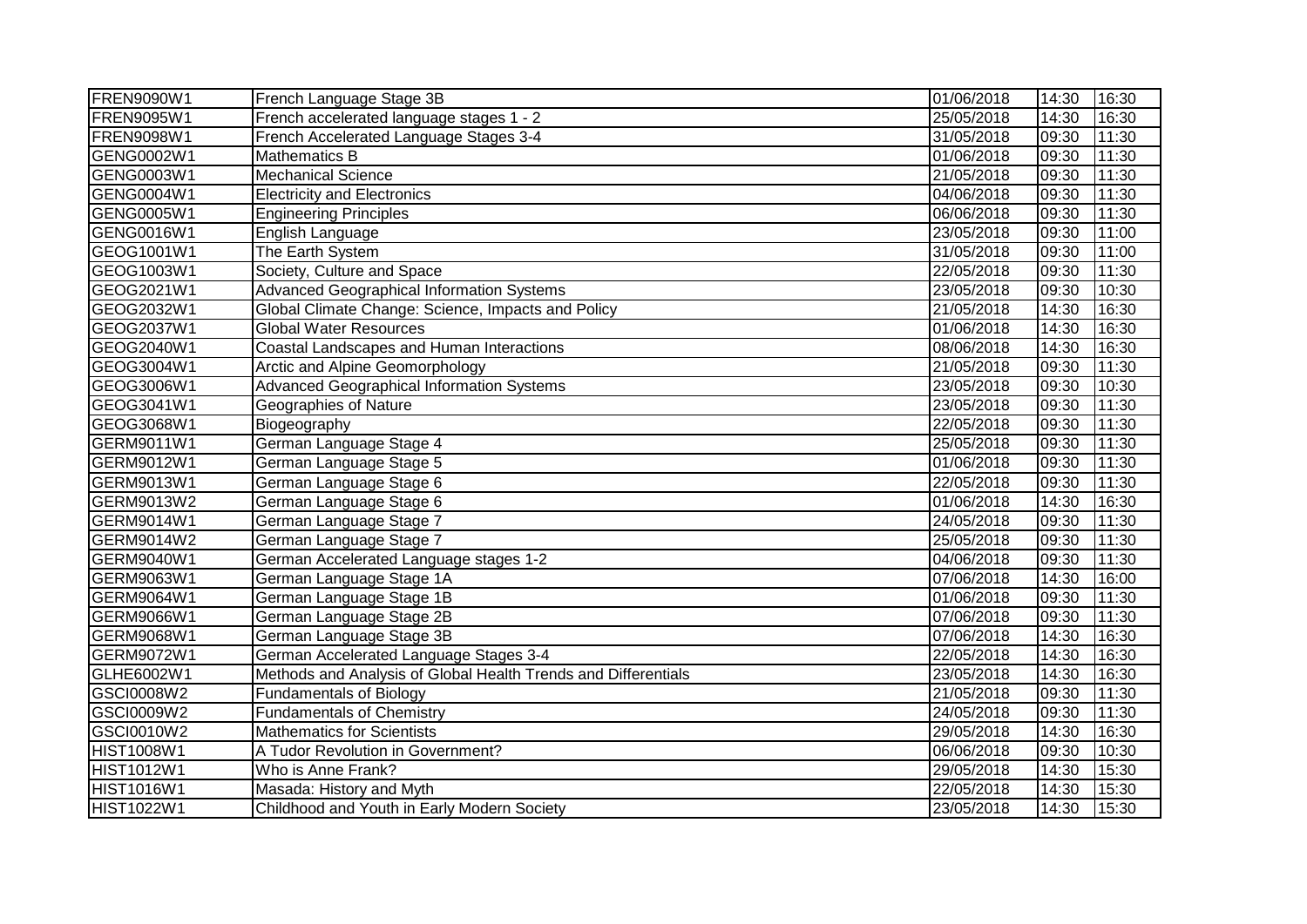| <b>HIST1074W1</b> | The Battle of Agincourt                                                                 | 25/05/2018 | 09:30 | 10:30 |
|-------------------|-----------------------------------------------------------------------------------------|------------|-------|-------|
| <b>HIST1076W1</b> | God's Own Land: Exploring Pakistan's Origins and History                                | 08/06/2018 | 09:30 | 10:30 |
| <b>HIST1084W1</b> | Cities of the Dead: Death, Mourning and Remembrance in Victorian Britain                | 05/06/2018 | 09:30 | 10:30 |
| <b>HIST1085W1</b> | German Jews in Great Britain                                                            | 06/06/2018 | 09:30 | 10:30 |
| <b>HIST1087W1</b> | Papal power in medieval Europe: crusades, heresy and clashes with kings                 | 23/05/2018 | 14:30 | 15:30 |
| <b>HIST1089W1</b> | <b>Histories of Empire</b>                                                              | 31/05/2018 | 14:30 | 15:30 |
| <b>HIST1102W1</b> | The End of the World: Apocalyptic Visions of History                                    | 29/05/2018 | 14:30 | 15:30 |
| <b>HIST1103W1</b> | The Collapse of Austria-Hungary                                                         | 08/06/2018 | 09:30 | 10:30 |
| <b>HIST1113W1</b> | The Crimean War                                                                         | 01/06/2018 | 14:30 | 15:30 |
| <b>HIST1125W1</b> | When an empire falls: Culture/British Empire 1914-1960                                  | 24/05/2018 | 14:30 | 15:30 |
| <b>HIST1145W1</b> | From Shah to Ayatollah: The Establishment of the Clerical Power in Iran (1979 to Today) | 04/06/2018 | 14:30 | 15:30 |
| <b>HIST1146W1</b> | Joan of Arc: History behind the Myth                                                    | 04/06/2018 | 14:30 | 15:30 |
| <b>HIST1153W1</b> | Alexander the Great and His Legacy                                                      | 05/06/2018 | 09:30 | 10:30 |
| HIST1164W1        | Consuls, Dictators & Emperors                                                           | 01/06/2018 | 09:30 | 10:30 |
| <b>HIST1171W1</b> | Reagan s America: Capitalism and Cold War                                               | 30/05/2018 | 14:30 | 15:30 |
| HIST1173W1        | The First World War                                                                     | 22/05/2018 | 14:30 | 15:30 |
| <b>HIST1174W1</b> | The First Crusade: Sources and Distortions                                              | 25/05/2018 | 14:30 | 15:30 |
| <b>HIST1175W1</b> | Castles: Military technology and social change from the middle ages to the modern       | 30/05/2018 | 14:30 | 15:30 |
| <b>HIST1177W1</b> | <b>Twentieth-Century China</b>                                                          | 07/06/2018 | 09:30 | 10:30 |
| <b>HIST2004W1</b> | The Making of Englishness                                                               | 24/05/2018 | 09:30 | 11:30 |
| <b>HIST2036W1</b> | The Hundred Years War: Britain and Europe 1259-1453                                     | 24/05/2018 | 09:30 | 11:30 |
| <b>HIST2045W1</b> | Cleopatra s Egypt                                                                       | 01/06/2018 | 09:30 | 11:30 |
| <b>HIST2053W1</b> | Habsburg Spain, 1469-1700: The Rise and Decline of the First European Superpower        | 05/06/2018 | 14:30 | 16:30 |
| <b>HIST2076W1</b> | The First British Empire: the beginnings of English dominance, 1050-1300                | 30/05/2018 | 09:30 | 11:30 |
| <b>HIST2086W1</b> | Building London 1666-2012                                                               | 29/05/2018 | 14:30 | 16:30 |
| <b>HIST2090W1</b> | Britain s Global Empire, 1750 1870                                                      | 06/06/2018 | 14:30 | 16:30 |
| <b>HIST2091W1</b> | Underworlds: A cultural history of urban nightlife in the 19th and 20th centuries       | 22/05/2018 | 09:30 | 11:30 |
| <b>HIST2096W1</b> | Evolution of US Counterterrorism                                                        | 05/06/2018 | 14:30 | 16:30 |
| <b>HIST2109W1</b> | Ancient Greeks at War                                                                   | 05/06/2018 | 09:30 | 11:30 |
| <b>HIST2220W1</b> | Witchcraft in England, 1542-1736                                                        | 31/05/2018 | 09:30 | 11:30 |
| HIST2222W1        | Ragtime! The Making of Modern America                                                   | 04/06/2018 | 09:30 | 11:30 |
| <b>HIST2223W1</b> | Myth and the Ancient World                                                              | 23/05/2018 | 14:30 | 16:30 |
| <b>HIST2224W1</b> | Children in Europe 1933-1950: Holocaust, War, Displacement and Survival                 | 01/06/2018 | 14:30 | 16:30 |
| <b>HIST3043W1</b> | From Tyranny to Revolution: England, 1625-49 Part 2                                     | 23/05/2018 | 09:30 | 12:30 |
| HIST3055W1        | The Third Reich 2                                                                       | 25/05/2018 | 09:30 | 12:30 |
| <b>HIST3061W1</b> | The Holocaust 2                                                                         | 25/05/2018 | 09:30 | 12:30 |
| <b>HIST3070W1</b> | The Vietnam War in American History and Memory, pt. 2                                   | 24/05/2018 | 09:30 | 12:30 |
| <b>HIST3073W1</b> | The Late Russian Empire: Society, Ethnicity and Culture 2                               | 25/05/2018 | 09:30 | 12:30 |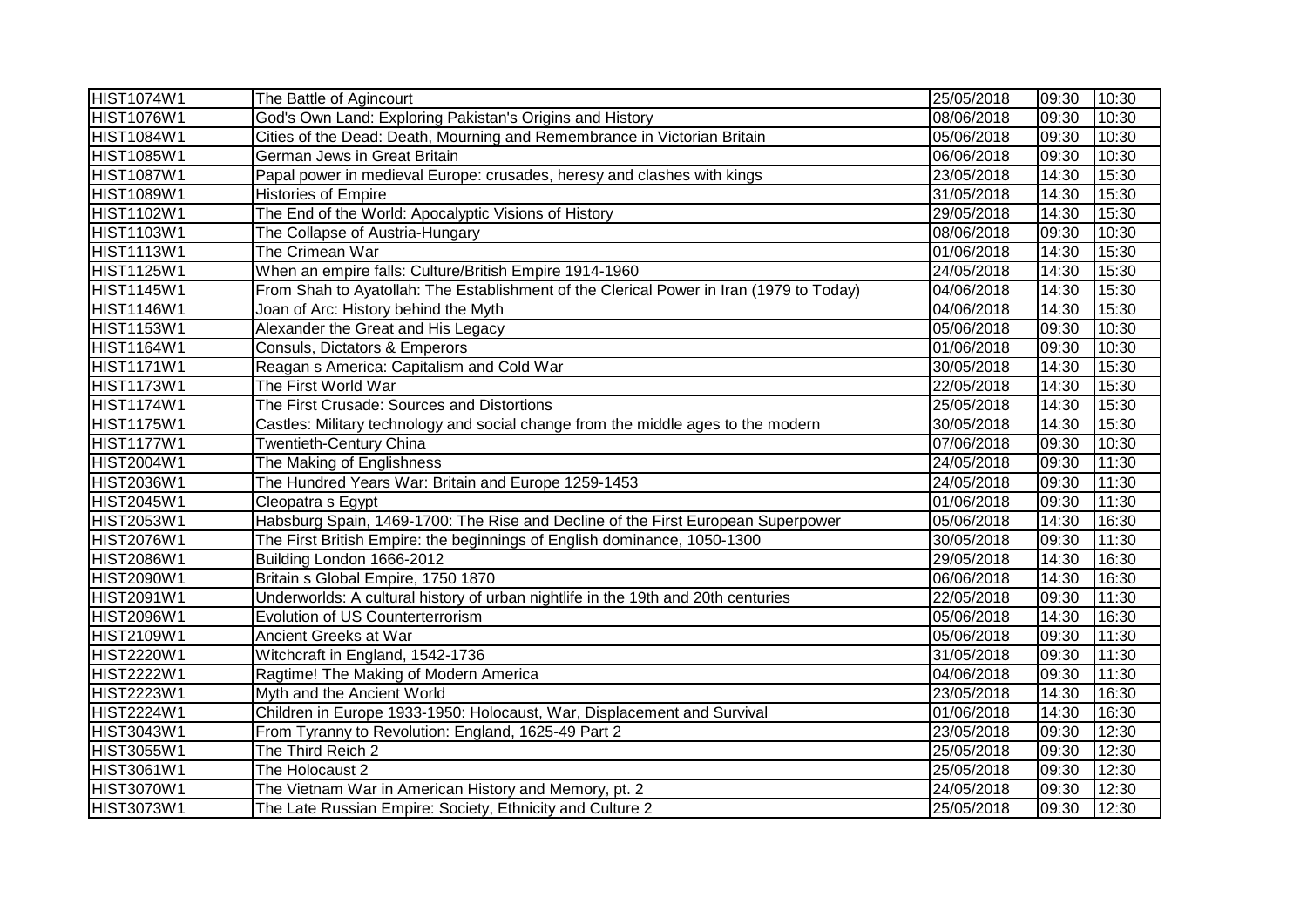| HIST3124W1        | Slavery and Freedom in the British Caribbean Part 2                                      | 23/05/2018 | 09:30 | 12:30 |
|-------------------|------------------------------------------------------------------------------------------|------------|-------|-------|
| HIST3127W1        | Fashioning the Tudor Court 2                                                             | 22/05/2018 | 09:30 | 12:30 |
| HIST3131W1        | Medieval Love, Sex and Marriage: Part 2                                                  | 22/05/2018 | 09:30 | 12:30 |
| HIST3134W1        | Heresy and Inquisition in the Iberian World Part 2                                       | 25/05/2018 | 09:30 | 12:30 |
| HIST3146W1        | Passions and Profits: Wealth, Freedom and Virtue in the Age of Adam Smith (Pt. 2: Texts) | 23/05/2018 | 09:30 | 12:30 |
| HIST3166W1        | The Crisis of Austria-Hungary Part 2                                                     | 25/05/2018 | 09:30 | 12:30 |
| <b>HIST3179W1</b> | When the Lights Went Out: Britain in the 1970s, Pt 2:1974-79                             | 25/05/2018 | 09:30 | 12:30 |
| <b>HIST3181W1</b> | The Rise and Fall of the British Empire in Africa: Part 2                                | 24/05/2018 | 09:30 | 12:30 |
| <b>HIST3196W1</b> | Islam, Conquests and Caliphates, Part 2                                                  | 22/05/2018 | 09:30 | 12:30 |
| <b>HIST3204W1</b> | The American Empire Part 2                                                               | 22/05/2018 | 09:30 | 11:30 |
| <b>HIST3213W1</b> | The Long Sexual Revolution: Family Life in Twentieth Century Europe Part 2               | 24/05/2018 | 09:30 | 11:30 |
| HIST3217W1        | Racism in the United States 1785-1915 Part 2                                             | 22/05/2018 | 09:30 | 12:30 |
| HIST3219W1        | Nuclear War and Peace, Part II                                                           | 25/05/2018 | 09:30 | 12:30 |
| HIST3226W1        | The Great Exhibition of 1851 Part 2: Legacy                                              | 25/05/2018 | 09:30 | 12:30 |
| HIST3228W1        | Emperor Julian and the Last Pagans of Rome Part 2, Julian: hero and apostate             | 23/05/2018 | 09:30 | 12:30 |
| HPRS1024W1        | Scientifc basis of Cardiovascular/Respiratory and Sleep Science Part 2                   | 07/06/2018 | 09:30 | 12:30 |
| <b>HPRS1029W1</b> | Scientific Basis of Healthcare Science (Part 3)                                          | 05/06/2018 | 09:30 | 11:00 |
| HUMA5015W1        | English for Masters Study Reading and Writing exam                                       | 29/05/2018 | 14:30 | 16:30 |
| HUMA6016W1        | English for Masters Study Reading and Writing Exam                                       | 29/05/2018 | 14:30 | 16:30 |
| IFYP0001W1        | English for Academic Study Writing exam                                                  | 23/05/2018 | 14:30 | 16:30 |
| IFYP0014W1        | <b>Global Society</b>                                                                    | 25/05/2018 | 09:30 | 11:30 |
| ISVR1032W1        | Acoustics 1                                                                              | 29/05/2018 | 09:30 | 11:30 |
| <b>ISVR2042W1</b> | <b>Acoustics II</b>                                                                      | 30/05/2018 | 09:30 | 11:30 |
| <b>ISVR6133W1</b> | <b>Advanced Vibration</b>                                                                | 30/05/2018 | 14:30 | 16:30 |
| <b>ISVR6138W1</b> | Biomedical Application of Signal and Image Processing                                    | 30/05/2018 | 09:30 | 11:30 |
| <b>ISVR6142W1</b> | <b>Numerical Methods for Acoustics</b>                                                   | 22/05/2018 | 14:30 | 16:30 |
| ITAL9022W1        | Italian Accelerated Language stages 1-2                                                  | 05/06/2018 | 09:30 | 11:30 |
| ITAL9031W1        | Italian Language Stage 5                                                                 | 04/06/2018 | 09:30 | 11:30 |
| <b>ITAL9041W1</b> | Italian Language Stage 6                                                                 | 25/05/2018 | 14:30 | 16:30 |
| ITAL9041W2        | Italian Language Stage 6                                                                 | 23/05/2018 | 09:30 | 11:30 |
| ITAL9042W1        | Italian Language Stage 7                                                                 | 23/05/2018 | 14:30 | 16:30 |
| ITAL9042W2        | Italian Language Stage 7                                                                 | 08/06/2018 | 09:30 | 11:30 |
| ITAL9043W1        | Italian Accelerated Language Stages 3-4                                                  | 25/05/2018 | 09:30 | 11:30 |
| ITAL9055W1        | Italian Language Stage 1A                                                                | 31/05/2018 | 09:30 | 11:00 |
| ITAL9056W1        | Italian Language Stage 1B                                                                | 07/06/2018 | 09:30 | 11:30 |
| JAPA9018W1        | Japanese Language Stage 1A                                                               | 05/06/2018 | 14:30 | 16:00 |
| JAPA9019W1        | Japanese Language Stage 1B                                                               | 05/06/2018 | 09:30 | 11:30 |
| JAPA9021W1        | Japanese Language Stage 2B                                                               | 22/05/2018 | 09:30 | 11:30 |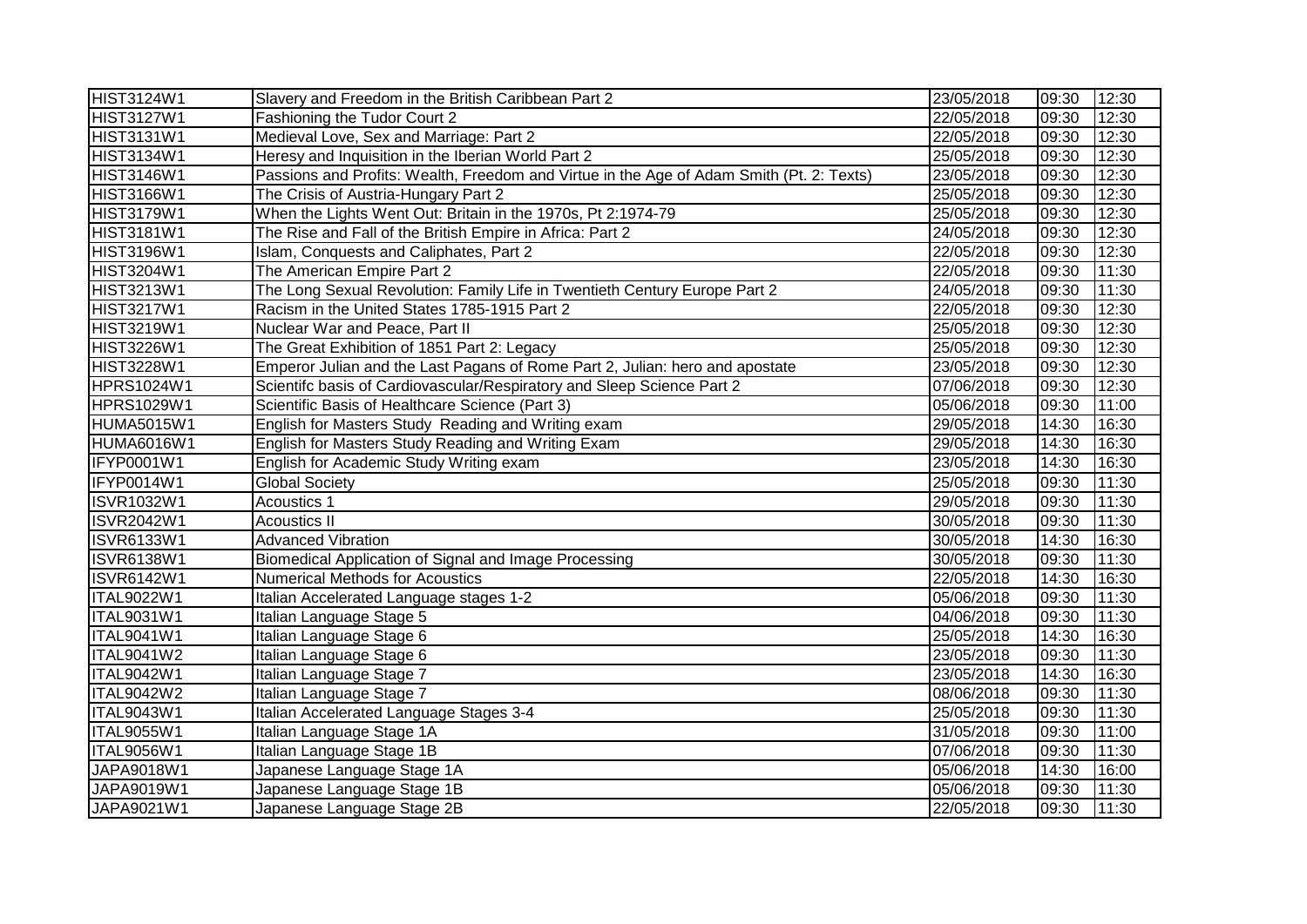| JAPA9023W1 | Japanese Language Stage 3B                               | 30/05/2018 | 14:30 | 16:30 |
|------------|----------------------------------------------------------|------------|-------|-------|
| LATI9002W1 | Latin Language (Accelerated) Stages 1 and 2              | 08/06/2018 | 09:30 | 12:30 |
| LATI9006W1 | Latin Language Stage 1B                                  | 22/05/2018 | 09:30 | 12:30 |
| LATI9008W1 | Latin Language Stage 2B                                  | 24/05/2018 | 09:30 | 12:30 |
| LATI9012W1 | Latin Language Stage 4B                                  | 07/06/2018 | 09:30 | 12:30 |
| LAWS1011W1 | Introduction to English Legal System (Part 2)            | 24/05/2018 | 14:30 | 16:30 |
| LAWS1012W1 | Legal System and Reasoning                               | 30/05/2018 | 14:30 | 16:30 |
| LAWS1013W1 | <b>Constitutional and Administrative Law</b>             | 24/05/2018 | 09:30 | 12:00 |
| LAWS1014W1 | <b>Criminal Law</b>                                      | 22/05/2018 | 09:30 | 12:30 |
| LAWS1015W1 | Law of Contract                                          | 05/06/2018 | 09:30 | 12:45 |
| LAWS1020W1 | <b>Criminal Law</b>                                      | 22/05/2018 | 09:30 | 12:00 |
| LAWS1026W1 | Public Law 1: Foundations                                | 24/05/2018 | 09:30 | 11:30 |
| LAWS2016W1 | <b>Equity and Trusts</b>                                 | 25/05/2018 | 09:30 | 13:00 |
| LAWS2017W1 | European Union Law                                       | 30/05/2018 | 09:30 | 12:30 |
| LAWS2018W1 | Land Law                                                 | 23/05/2018 | 09:30 | 13:00 |
| LAWS2019W1 | Law of Torts                                             | 21/05/2018 | 09:30 | 12:30 |
| LAWS2025W1 | Criminal Law [AJP]                                       | 22/05/2018 | 09:30 | 12:30 |
| LAWS2042W1 | Public Law 1: Foundations [AJ]                           | 24/05/2018 | 09:30 | 12:00 |
| LAWS3053W1 | <b>Admiralty Law</b>                                     | 25/05/2018 | 09:30 | 13:00 |
| LAWS3054W1 | Carriage of Goods by Sea                                 | 23/05/2018 | 09:30 | 13:00 |
| LAWS3055W1 | Commercial Conflict of Laws and International Litigation | 24/05/2018 | 09:30 | 11:30 |
| LAWS3056W1 | <b>International Commercial Sales</b>                    | 31/05/2018 | 09:30 | 13:00 |
| LAWS3057W1 | Company Law                                              | 29/05/2018 | 09:30 | 13:00 |
| LAWS3061W1 | <b>Family Law</b>                                        | 31/05/2018 | 09:30 | 13:00 |
| LAWS3064W1 | <b>Intellectual Property Law</b>                         | 21/05/2018 | 09:30 | 11:50 |
| LAWS3069W1 | Public International Law                                 | 01/06/2018 | 09:30 | 12:50 |
| LAWS3075W1 | <b>Equity and Trusts</b>                                 | 25/05/2018 | 09:30 | 13:00 |
| LAWS3076W1 | European Union Law                                       | 30/05/2018 | 09:30 | 12:30 |
| LAWS3077W1 | <b>Land Law</b>                                          | 23/05/2018 | 09:30 | 13:00 |
| LAWS3078W1 | Law of Torts                                             | 21/05/2018 | 09:30 | 12:30 |
| LAWS3088W1 | <b>Insurance Contract Law</b>                            | 30/05/2018 | 09:30 | 13:00 |
| LAWS6064W1 | <b>International Trade Law</b>                           | 30/05/2018 | 09:30 | 13:00 |
| LAWS6065W1 | Marine Insurance                                         | 21/05/2018 | 09:30 | 13:00 |
| LAWS6075W1 | <b>Admiralty Law</b>                                     | 23/05/2018 | 09:30 | 13:00 |
| LAWS6076W1 | Carriage of Goods by Sea                                 | 22/05/2018 | 09:30 | 13:00 |
| LAWS6077W1 | Commercial Conflict of Laws and International Litigation | 25/05/2018 | 09:30 | 13:00 |
| LAWS6086W1 | <b>International Commercial Arbitration</b>              | 31/05/2018 | 09:30 | 13:00 |
| LAWS6099W1 | <b>Insurance Law</b>                                     | 05/06/2018 | 14:30 | 17:30 |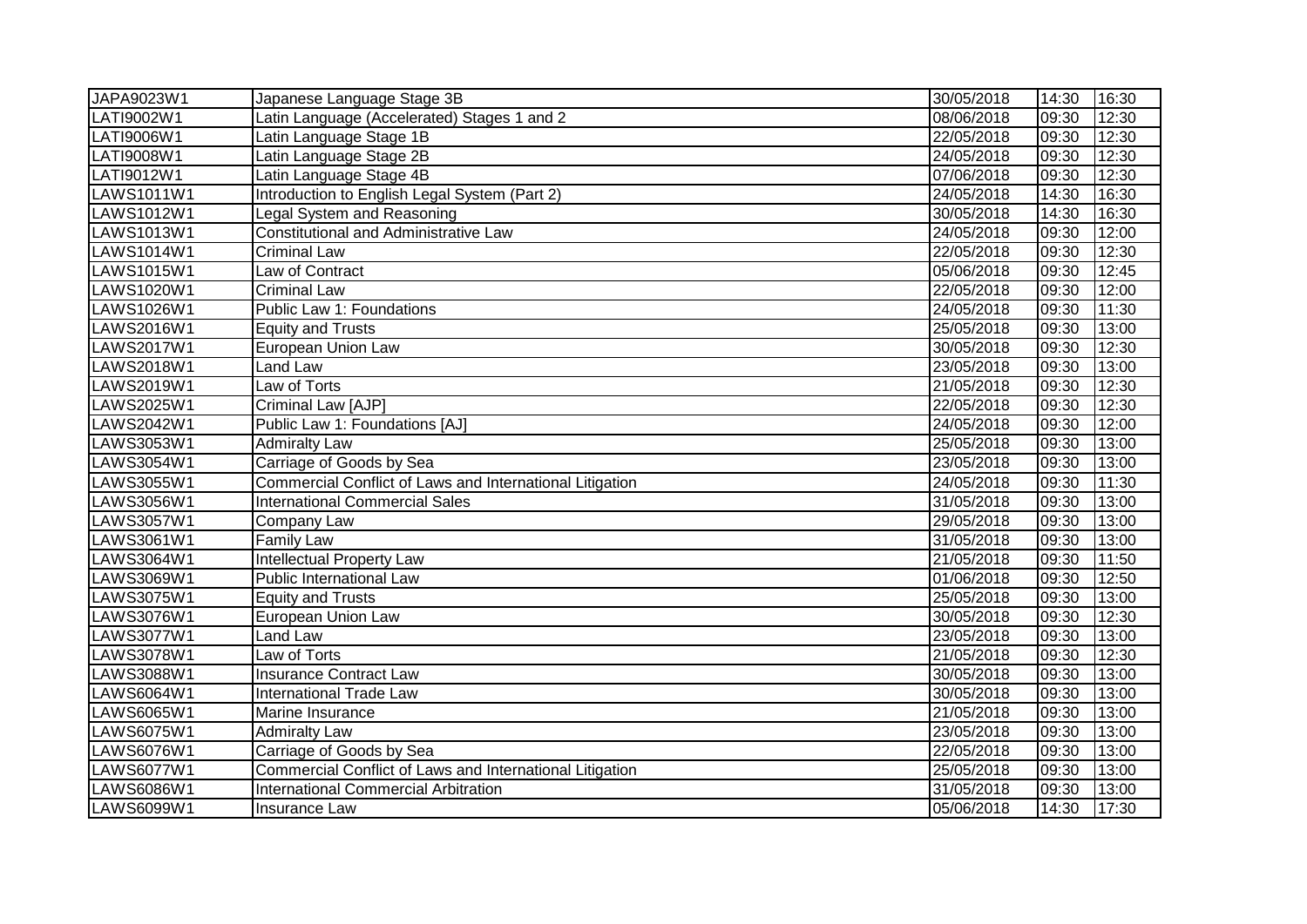| LAWS6102W1        | Law of the Marine Environment                              | 24/05/2018 | 09:30 | 11:30 |
|-------------------|------------------------------------------------------------|------------|-------|-------|
| LAWS6130W1        | Corporate Governance - Regulating Boards of Directors      | 23/05/2018 | 14:30 | 16:00 |
| LING1001W1        | Elements of Linguistics - Sound, Structure and Meaning     | 21/05/2018 | 09:30 | 11:30 |
| LING1005W1        | <b>Structure of English</b>                                | 22/05/2018 | 14:30 | 16:30 |
| MANG1002W1        | <b>Management Accounting 1</b>                             | 25/05/2018 | 14:30 | 16:30 |
| MANG1004W1        | Introduction to Accounting and Financial Control           | 05/06/2018 | 09:30 | 11:30 |
| MANG1008W1        | <b>Managerial Decisions</b>                                | 01/06/2018 | 09:30 | 11:30 |
| MANG1009W1        | Management and Organisations                               | 08/06/2018 | 09:30 | 11:30 |
| MANG1014W1        | <b>Commercial Law</b>                                      | 30/05/2018 | 14:30 | 16:30 |
| MANG1022W1        | Technologies that shaped the Business World 2: Digital Age | 21/05/2018 | 14:30 | 16:30 |
| MANG2002W1        | <b>Business Simulation</b>                                 | 25/05/2018 | 09:30 | 11:30 |
| MANG2004W1        | Portfolio Theory and Financial Markets                     | 29/05/2018 | 09:30 | 11:30 |
| <b>MANG2005W1</b> | <b>Management Accounting 2</b>                             | 21/05/2018 | 09:30 | 11:30 |
| MANG2007W1        | <b>Problem Structuring Methods</b>                         | 31/05/2018 | 14:30 | 16:30 |
| MANG2013W1        | <b>European Business Environment</b>                       | 22/05/2018 | 09:30 | 11:30 |
| MANG2014W1        | Accounting and Finance for Non-Specialists                 | 24/05/2018 | 09:30 | 12:30 |
| MANG2021W1        | <b>Operations Management</b>                               | 06/06/2018 | 14:30 | 16:30 |
| <b>MANG2064W1</b> | <b>Business Research</b>                                   | 24/05/2018 | 14:30 | 15:30 |
| <b>MANG2066W1</b> | Principles of Audit and Taxation                           | 25/05/2018 | 09:30 | 12:30 |
| <b>MANG2069W1</b> | <b>Making Successful Decisions</b>                         | 07/06/2018 | 14:30 | 16:30 |
| MANG3006W1        | <b>Management Accounting 3</b>                             | 21/05/2018 | 09:30 | 11:30 |
| MANG3009W1        | <b>International Banking</b>                               | 23/05/2018 | 09:30 | 11:30 |
| MANG3013W1        | Optimisation                                               | 23/05/2018 | 09:30 | 11:30 |
| MANG3015W1        | Auditing                                                   | 22/05/2018 | 09:30 | 11:30 |
| MANG3020W1        | <b>Futures and Options</b>                                 | 31/05/2018 | 14:30 | 16:30 |
| MANG3021W1        | Corporate Governance                                       | 29/05/2018 | 14:30 | 16:30 |
| MANG3032W1        | <b>Risk Management</b>                                     | 30/05/2018 | 09:30 | 12:30 |
| MANG3049W1        | <b>Accounting and Finance for Engineers</b>                | 24/05/2018 | 09:30 | 12:30 |
| MANG3073W1        | <b>Analytics in Action</b>                                 | 25/05/2018 | 14:30 | 16:30 |
| MANG3075W1        | <b>Future Horizons for Enterprise</b>                      | 21/05/2018 | 14:30 | 16:30 |
| <b>MANG3078W1</b> | <b>Strategic Operations Management</b>                     | 31/05/2018 | 14:30 | 16:30 |
| <b>MANG6008W1</b> | <b>Quantitative Research in Finance</b>                    | 29/05/2018 | 14:30 | 16:30 |
| <b>MANG6018W1</b> | <b>Derivative Securities Analysis</b>                      | 30/05/2018 | 14:30 | 16:30 |
| <b>MANG6019W1</b> | <b>International Banking</b>                               | 31/05/2018 | 14:30 | 16:30 |
| <b>MANG6020W1</b> | <b>Financial Risk Management</b>                           | 23/05/2018 | 14:30 | 16:30 |
| MANG6023W1        | Corporate Finance 2                                        | 21/05/2018 | 14:30 | 16:30 |
| MANG6027W1        | <b>Management Accounting 2</b>                             | 21/05/2018 | 09:30 | 11:30 |
| <b>MANG6028W1</b> | Corporate Finance                                          | 22/05/2018 | 14:30 | 16:30 |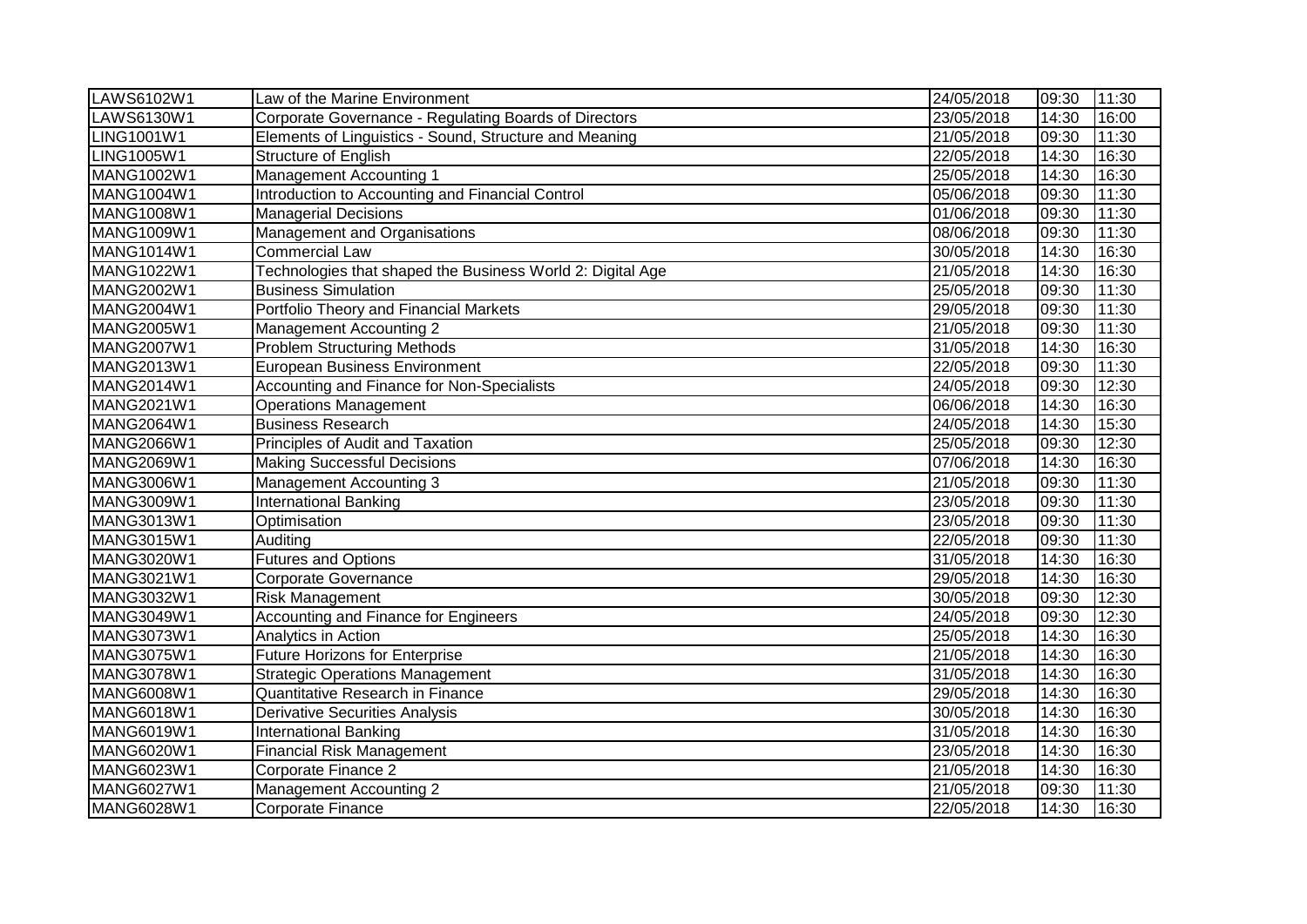| MANG6031W1        | <b>Financial Accounting 2</b>                           | 24/05/2018 | 14:30 | 16:30 |
|-------------------|---------------------------------------------------------|------------|-------|-------|
| MANG6071W1        | Insurance                                               | 29/05/2018 | 14:30 | 16:30 |
| MANG6100W1        | <b>Game Theory for Business</b>                         | 30/05/2018 | 14:30 | 16:30 |
| <b>MANG6131W1</b> | <b>Strategic Marketing Decisions</b>                    | 24/05/2018 | 09:30 | 11:30 |
| MANG6134W1        | Risk Taking and Decision Making                         | 21/05/2018 | 09:30 | 11:45 |
| MANG6144W1        | E-Business and Human-Computer Interaction               | 29/05/2018 | 14:30 | 16:30 |
| MANG6154W1        | Strategic Human Resources Management                    | 25/05/2018 | 09:30 | 11:30 |
| MANG6179W1        | International and Comparative Human Resource Management | 24/05/2018 | 09:30 | 11:30 |
| MANG6193W1        | Managing People for Performance                         | 24/05/2018 | 14:30 | 16:30 |
| MANG6194W1        | Corporate Finance (MBA)                                 | 30/05/2018 | 09:30 | 12:30 |
| MANG6222W1        | <b>Fixed Income Securities Analysis</b>                 | 24/05/2018 | 14:30 | 16:30 |
| MANG6225W1        | Accounting and Finance for Actuarial Science            | 24/05/2018 | 09:30 | 12:30 |
| MANG6254W1        | Organisational Development                              | 30/05/2018 | 14:30 | 16:30 |
| MANG6291W1        | International Corporate Social Responsibility           | 23/05/2018 | 14:30 | 15:30 |
| MANG6292W1        | <b>Operations Management</b>                            | 31/05/2018 | 14:30 | 16:30 |
| MANG6296W1        | <b>Advanced Corporate Finance</b>                       | 31/05/2018 | 14:30 | 16:30 |
| MANG6297W1        | <b>Advanced Time Series Modelling</b>                   | 23/05/2018 | 09:30 | 11:30 |
| MANG6298W1        | Management of Financial Risk                            | 25/05/2018 | 14:30 | 16:30 |
| MANG6314W1        | <b>Integrated Logistics</b>                             | 24/05/2018 | 09:30 | 11:30 |
| <b>MANG6320W1</b> | <b>Accounting for Corporate Performance</b>             | 29/05/2018 | 14:30 | 16:30 |
| MATH1007W1        | Mathematical Methods For Physical Scientists 1b         | 24/05/2018 | 14:30 | 16:30 |
| MATH1009W1        | Mathematical Methods for Scientists 1b                  | 24/05/2018 | 14:30 | 16:30 |
| MATH1049W1        | Linear Algebra II                                       | 29/05/2018 | 09:30 | 11:30 |
| MATH1054W1        | Mathematics for Engineering and the Environment         | 23/05/2018 | 09:30 | 11:30 |
| MATH1055W1        | Mathematics for Electronic and Electrical Engineering   | 23/05/2018 | 09:30 | 11:30 |
| MATH1057W1        | <b>Dynamics and Relativity</b>                          | 08/06/2018 | 14:30 | 16:30 |
| MATH1058W1        | Operational Research I and Mathematical Computing       | 25/05/2018 | 14:30 | 16:30 |
| MATH1060W1        | Multivariable Calculus                                  | 24/05/2018 | 14:30 | 16:30 |
| MATH2010W1        | <b>Statistical Methods I</b>                            | 21/05/2018 | 14:30 | 16:30 |
| MATH2012W1        | <b>Stochastic Processes</b>                             | 23/05/2018 | 14:30 | 16:30 |
| MATH2014W1        | Algorithms                                              | 07/06/2018 | 09:30 | 11:30 |
| MATH2038W1        | <b>Partial Differential Equations</b>                   | 22/05/2018 | 14:30 | 16:30 |
| MATH2044W1        | <b>Applications of Vector Calculus</b>                  | 05/06/2018 | 14:30 | 16:30 |
| MATH2049W1        | <b>Geometry and Topology</b>                            | 08/06/2018 | 09:30 | 11:30 |
| MATH3006W1        | Relativity, Blackholes and Cosmology                    | 31/05/2018 | 14:30 | 16:30 |
| MATH3012W1        | <b>Statistical Methods II</b>                           | 29/05/2018 | 09:30 | 11:30 |
| MATH3013W1        | <b>Simulation &amp; Queues</b>                          | 23/05/2018 | 14:30 | 16:30 |
| <b>MATH3017W1</b> | Mathematical Programming                                | 31/05/2018 | 09:30 | 11:30 |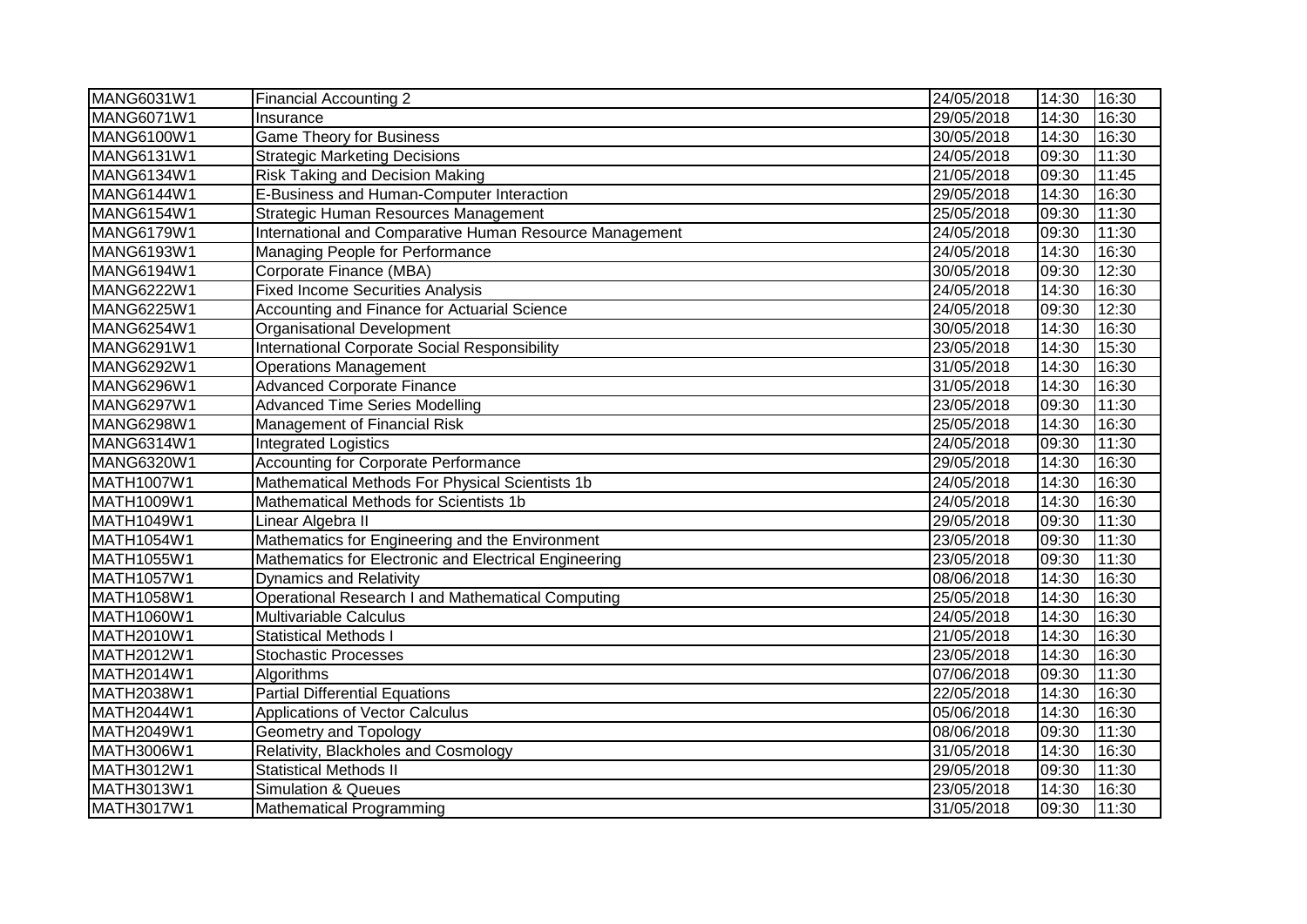| MATH3022W1        | <b>Mathematical Finance</b>          | 25/05/2018 | 09:30 | 12:30 |
|-------------------|--------------------------------------|------------|-------|-------|
| MATH3052W1        | <b>Mathematical Biology</b>          | 21/05/2018 | 14:30 | 16:30 |
| MATH3066W1        | <b>Actuarial Mathematics II</b>      | 21/05/2018 | 09:30 | 11:30 |
| MATH3076W1        | <b>Hilbert Spaces</b>                | 25/05/2018 | 14:30 | 16:30 |
| MATH3078W1        | <b>Further Number Theory</b>         | 24/05/2018 | 09:30 | 11:30 |
| MATH3080W1        | Algebraic Topology                   | 29/05/2018 | 14:30 | 16:30 |
| MATH3082W1        | Optimisation                         | 31/05/2018 | 14:30 | 16:30 |
| MATH3084W1        | <b>Integral Transform Methods</b>    | 30/05/2018 | 14:30 | 16:30 |
| MATH6017W1        | <b>Financial Portfolio Theory</b>    | 25/05/2018 | 14:30 | 16:00 |
| MATH6027W1        | Design of Experiments                | 24/05/2018 | 09:30 | 11:30 |
| MATH6120W1        | Nonlinear Optimisation               | 29/05/2018 | 14:30 | 16:30 |
| MATH6127W1        | <b>Mathematical Finance</b>          | 25/05/2018 | 09:30 | 12:30 |
| MATH6128W1        | <b>Stochastic Processes</b>          | 23/05/2018 | 14:30 | 16:30 |
| MATH6130W1        | <b>Actuarial Mathematics II</b>      | 21/05/2018 | 09:30 | 11:30 |
| <b>MATH6137W1</b> | Homotopy and Homology                | 22/05/2018 | 14:30 | 16:30 |
| MATH6139W1        | <b>Advanced General Relativity</b>   | 24/05/2018 | 14:30 | 16:30 |
| MATH6146W1        | Revenue Management                   | 21/05/2018 | 14:30 | 16:30 |
| <b>MATH6156W1</b> | Modules and Representations          | 30/05/2018 | 14:30 | 16:30 |
| MATH6158W1        | Managing Uncertainty and Risk        | 31/05/2018 | 14:30 | 16:30 |
| MEDI0010W1        | <b>Statistics Exam</b>               | 25/05/2018 | 09:30 | 10:30 |
| <b>MEDI0012W1</b> | <b>HSF2 MCQ Paper</b>                | 23/05/2018 | 09:30 | 11:00 |
| MEDI0012W2        | <b>HSF2 Written Paper</b>            | 24/05/2018 | 09:30 | 11:00 |
| MEDI1031W2        | <b>Synoptic Written Paper</b>        | 04/06/2018 | 09:30 | 11:50 |
| MEDI1031W3        | Synoptic MCQ Paper                   | 05/06/2018 | 09:30 | 11:50 |
| MEDI2038W1        | MCQ Short Notes Paper A              | 29/05/2018 | 09:30 | 11:30 |
| MEDI2038W2        | MCQ Short Notes Paper B              | 29/05/2018 | 14:30 | 16:00 |
| MEDI2042W1        | <b>GI MCQ Paper</b>                  | 31/05/2018 | 09:30 | 11:30 |
| MEDI2043W1        | <b>ELC Written Paper</b>             | 30/05/2018 | 09:30 | 11:30 |
| MEDI2045W1        | RMH MCQ Paper                        | 01/06/2018 | 09:30 | 11:30 |
| MEDI3046W1        | Synoptic Assessment MCQ 1            | 30/05/2018 | 14:30 | 16:30 |
| MEDI3046W2        | <b>Synoptic Assessment MCQ 2</b>     | 29/05/2018 | 09:30 | 11:30 |
| MEDI3052W1        | <b>Clinical Ethics &amp; Law</b>     | 29/05/2018 | 14:30 | 16:45 |
| MEDI5009W1        | <b>Clinical Summary &amp; Ethics</b> | 29/05/2018 | 14:30 | 16:50 |
| MEDI5009W2        | <b>Critical Appraisal</b>            | 29/05/2018 | 09:30 | 12:00 |
| MEDI5012W1        | <b>BM Finals MCQ Paper 1</b>         | 31/05/2018 | 09:30 | 11:30 |
| <b>MEDI5012W2</b> | <b>BM Finals MCQ Paper 2</b>         | 31/05/2018 | 14:30 | 16:30 |
| MEDI6068W1        | <b>Communicable Disease Control</b>  | 01/06/2018 | 09:30 | 10:10 |
| <b>MEDI6112W1</b> | <b>Clinical Summary (Written)</b>    | 29/05/2018 | 09:30 | 11:30 |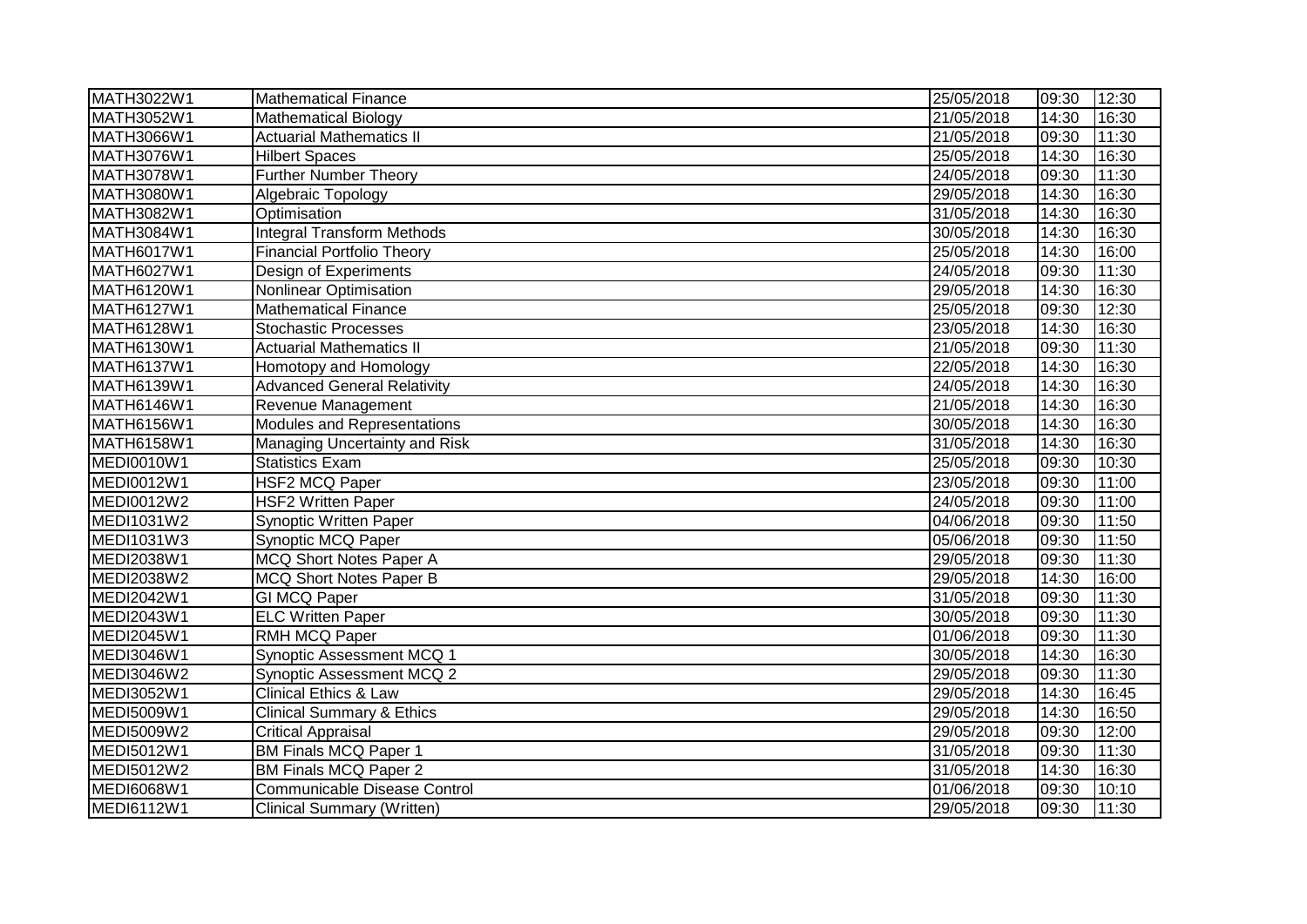| <b>MEDI6112W2</b> | Clinical Summary Exam - Written                                             | 29/05/2018 | 14:30 | 16:30 |
|-------------------|-----------------------------------------------------------------------------|------------|-------|-------|
| <b>MEDI6112W3</b> | MCQ Paper 1                                                                 | 31/05/2018 | 09:30 | 11:30 |
| MEDI6112W4        | MCQ Paper 2                                                                 | 31/05/2018 | 14:30 | 16:30 |
| MEDI6112P1        | Clinical Summary Exam (Audiovisual)                                         | 30/05/2018 | 09:30 | 11:30 |
| MEDI6131W1        | Omics techniques and their application to Genomic Medicine                  | 30/05/2018 | 14:30 | 16:30 |
| MUSI1003P1        | Antique Music Roadshow 2: Materials of Music History 1750-1900              | 08/06/2018 | 09:30 | 11:00 |
| <b>MUSI1014P1</b> | Transformations in Twentieth-Century Music: Pop, Jazz, Art Music and Beyond | 22/05/2018 | 14:30 | 16:30 |
| MUSI2123W1        | The American Musical                                                        | 01/06/2018 | 14:30 | 16:30 |
| <b>MUSI3106P1</b> | Music Therapy 2: Beneath the Surface                                        | 04/06/2018 | 09:30 | 14:30 |
| <b>MUSI3128W1</b> | The American Musical                                                        | 01/06/2018 | 14:30 | 16:30 |
| NPCG1019C1        | Practice Experience 2                                                       | 24/05/2018 | 12:45 | 13:45 |
| NPCG2025C1 Grp 1  | Acute Care Needs (Part A)                                                   | 29/05/2018 | 09:30 | 10:30 |
| NPCG2025C1 Grp 2  | Acute Care Needs (Part A)                                                   | 29/05/2018 | 12:45 | 13:45 |
| NPCG2025C2 Grp 1  | Acute Care Needs (Part B)                                                   | 29/05/2018 | 11:00 | 12:00 |
| NPCG2025C2 Grp 2  | Acute Care Needs (Part B)                                                   | 29/05/2018 | 14:15 | 15:15 |
| NPCG2032C1 Grp 1  | Practice Experience 4                                                       | 01/06/2018 | 09:30 | 10:30 |
| NPCG2032C1 Grp 2  | Practice Experience 4                                                       | 01/06/2018 | 11:15 | 12:15 |
| <b>NPCG3127C1</b> | Practice Experience 6 (Dual Fields only)                                    | 30/05/2018 | 09:30 | 10:30 |
| <b>NPCG3134C1</b> | <b>Transition to Professional Practice</b>                                  | 04/06/2018 | 09:30 | 11:00 |
| OPTO6002W1        | Solid State and Ultrafast Lasers                                            | 25/05/2018 | 09:30 | 12:00 |
| OPTO6003W1        | <b>Photonic Materials</b>                                                   | 21/05/2018 | 09:30 | 12:00 |
| OPTO6010W1        | <b>Advanced Fibre Telecommunication</b>                                     | 24/05/2018 | 09:30 | 12:00 |
| OPTO6011W1        | <b>Optical Fibre Sensors</b>                                                | 31/05/2018 | 09:30 | 12:00 |
| PAIR1001W1        | Introduction to International Relations                                     | 25/05/2018 | 14:30 | 16:30 |
| PAIR2005W1        | Development and International Relations                                     | 29/05/2018 | 09:30 | 12:30 |
| PAIR2033W1        | Politics of Global Health                                                   | 23/05/2018 | 14:30 | 16:00 |
| PAIR3005W1        | Development and International Relations                                     | 29/05/2018 | 09:30 | 12:30 |
| PAIR3041W1        | <b>Politics of Global Health</b>                                            | 23/05/2018 | 14:30 | 16:00 |
| PHIL1003W1        | <b>Ancient Greek Philosophy</b>                                             | 21/05/2018 | 09:30 | 10:30 |
| PHIL1026W1        | <b>Applied Ethics</b>                                                       | 05/06/2018 | 14:30 | 15:30 |
| PHIL1027W1        | Freedom and Responsibility                                                  | 01/06/2018 | 14:30 | 15:30 |
| PHIL2001W1        | Aesthetics                                                                  | 22/05/2018 | 09:30 | 11:00 |
| <b>PHIL2014W1</b> | Logic                                                                       | 06/06/2018 | 14:30 | 16:10 |
| <b>PHIL2027W1</b> | Kant                                                                        | 21/05/2018 | 14:30 | 16:00 |
| <b>PHIL2032W1</b> | Metaphysics                                                                 | 07/06/2018 | 14:30 | 16:00 |
| <b>PHIL2034W1</b> | Philosophy of Science                                                       | 05/06/2018 | 14:30 | 16:00 |
| PHIL2036W1        | <b>Continental Philosophy</b>                                               | 25/05/2018 | 14:30 | 16:00 |
| PHIL2039W1        | <b>Ethics of Global Poverty</b>                                             | 08/06/2018 | 14:30 | 16:00 |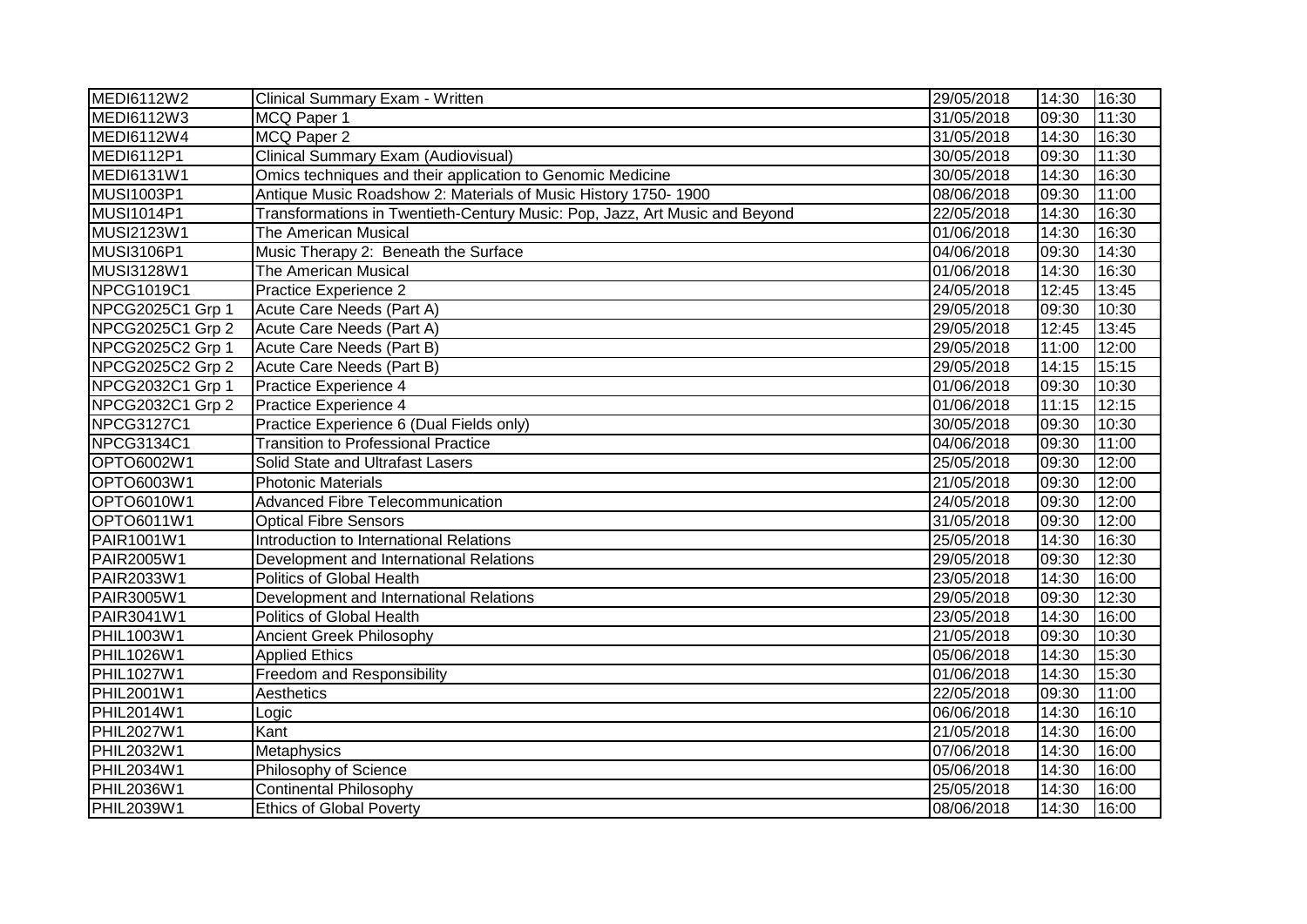| PHIL3020W1              | Philosophy of Mathematics                                 | 24/05/2018 | 09:30 | 11:00 |
|-------------------------|-----------------------------------------------------------|------------|-------|-------|
| PHIL3038W1              | The Ethics of Belief                                      | 31/05/2018 | 14:30 | 16:30 |
| PHIL3041W1              | Happiness and Wellbeing                                   | 23/05/2018 | 14:30 | 15:15 |
| PHIL3048W1              | Scepticism                                                | 30/05/2018 | 14:30 | 16:30 |
| PHYS1011W1              | Waves, Light and Quanta                                   | 22/05/2018 | 14:30 | 16:30 |
| <b>PHYS1013W1</b>       | <b>Energy and Matter</b>                                  | 30/05/2018 | 14:30 | 16:30 |
| <b>PHYS1026C1</b>       | Introduction to the Nanoworld                             | 07/06/2018 | 14:30 | 16:00 |
| PHYS2001W1              | Electromagnetism                                          | 29/05/2018 | 14:30 | 16:30 |
| PHYS2006W1              | <b>Classical Mechanics</b>                                | 25/05/2018 | 09:30 | 11:30 |
| PHYS2007W1              | <b>Medical Physics</b>                                    | 30/05/2018 | 14:30 | 16:30 |
| PHYS2015W1              | Introduction to Energy in The Environment                 | 31/05/2018 | 14:30 | 16:30 |
| PHYS2024W1              | <b>Quantum Physics of Matter</b>                          | 23/05/2018 | 14:30 | 16:30 |
| PHYS3002W1              | <b>Nuclei and Particles</b>                               | 21/05/2018 | 14:30 | 16:30 |
| PHYS3007W1              | Theories of Matter, Space and Time                        | 25/05/2018 | 09:30 | 11:30 |
| PHYS3009W1              | <b>Applied Nuclear Physics</b>                            | 23/05/2018 | 09:30 | 11:30 |
| PHYS3010W1              | <b>Stellar Evolution</b>                                  | 23/05/2018 | 14:30 | 16:30 |
| PHYS3017W1              | <b>BSc Final Year Synoptic Examination</b>                | 29/05/2018 | 14:30 | 16:30 |
| PHYS6004W1              | Space Plasma Physics                                      | 30/05/2018 | 14:30 | 16:30 |
| PHYS6011W1              | <b>Particle Physics</b>                                   | 22/05/2018 | 14:30 | 16:30 |
| PHYS6014W1              | Nanoscience: technology and advanced materials            | 31/05/2018 | 09:30 | 11:30 |
| PHYS6015W1              | MPhys Final Year Synoptic Examination                     | 29/05/2018 | 14:30 | 16:30 |
| PORT9004W1              | Portuguese Language Stage 5                               | 23/05/2018 | 09:30 | 11:30 |
| PORT9005W1              | Portuguese Language Stage 6                               | 23/05/2018 | 09:30 | 11:30 |
| PORT9005W2              | Portuguese Language Stage 6                               | 05/06/2018 | 14:30 | 16:30 |
| PORT9035W1              | Portuguese accelerated language stages 1-2                | 08/06/2018 | 14:30 | 16:30 |
| PORT9036W1              | Portuguese accelerated language stages 3-4                | 05/06/2018 | 14:30 | 16:30 |
| PSYC1014C1              | Psychology of Attractiveness                              | 30/05/2018 | 09:30 | 11:00 |
| PSYC1017C1 Grp 1        | <b>Behavioural Neuroscience</b>                           | 25/05/2018 | 09:30 | 11:30 |
| PSYC1017C1 Grp 2        | <b>Behavioural Neuroscience</b>                           | 25/05/2018 | 12:15 | 14:15 |
| PSYC1018C1 Grp 1        | Individual Differences: Personality and Intelligence      | 22/05/2018 | 09:30 | 10:30 |
| PSYC1018C1 Grp 2        | Individual Differences: Personality and Intelligence      | 22/05/2018 | 11:45 | 12:45 |
| PSYC1019W1              | Research Methods & Data Analysis II (& Empirical Studies) | 23/05/2018 | 14:30 | 16:30 |
| <b>PSYC2005C1</b>       | <b>Individual Differences</b>                             | 22/05/2018 | 11:45 | 12:45 |
| PSYC2007C1 Grp 1        | Developmental Psychology                                  | 31/05/2018 | 09:30 | 11:30 |
| <b>PSYC2007C1 Grp 2</b> | Developmental Psychology                                  | 31/05/2018 | 12:15 | 14:15 |
| <b>PSYC2018C1</b>       | Perception                                                | 21/05/2018 | 09:30 | 11:30 |
| PSYC2023W1              | <b>Animal Cognition and Behaviour</b>                     | 04/06/2018 | 14:30 | 16:30 |
| PSYC3002C1              | <b>Current Issues in Clinical Psychology</b>              | 23/05/2018 | 14:30 | 16:30 |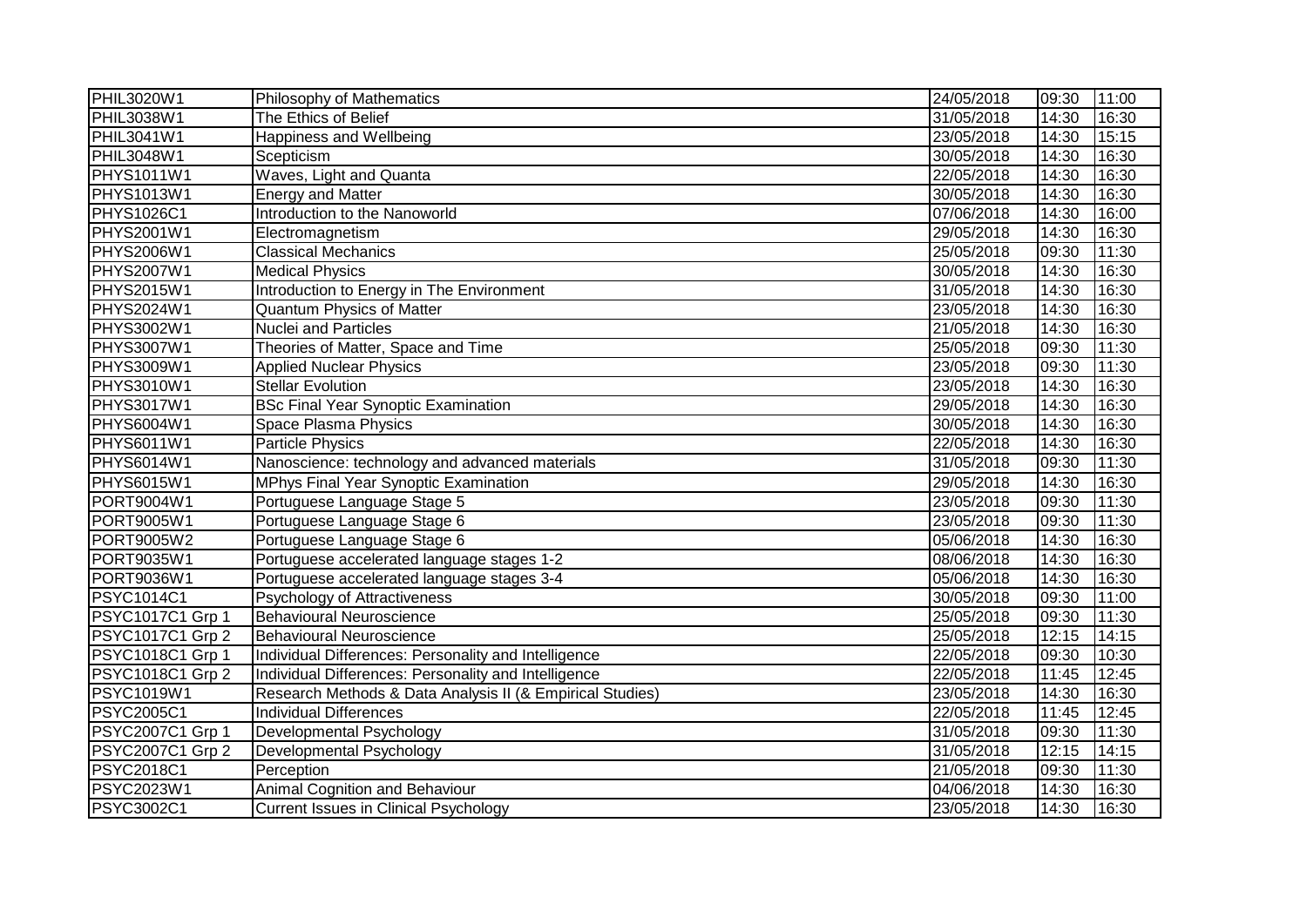| <b>PSYC3010C1</b> | <b>Attachment &amp; Personal Relationships</b>                                    | 25/05/2018 | 15:00 | 16:00 |
|-------------------|-----------------------------------------------------------------------------------|------------|-------|-------|
| PSYC3044W1        | Eye Movements and Visual Cognition                                                | 31/05/2018 | 09:30 | 11:30 |
| PSYC3048W1        | Human Learning                                                                    | 21/05/2018 | 14:30 | 16:30 |
| PSYC3059C1        | <b>Psychology of Advertising</b>                                                  | 22/05/2018 | 14:30 | 16:00 |
| PSYC3060W1        | Cognitive Neuropsychology and Neuroscience                                        | 30/05/2018 | 09:30 | 12:30 |
| PSYC3065W1        | Ten paintings: linking pictorial art works to perceptual and cognitive psychology | 31/05/2018 | 14:30 | 16:30 |
| PSYC6002W1        | Psychology & The Delivery of Health Care                                          | 31/05/2018 | 09:30 | 11:30 |
| RUSS9018W1        | Russian Language Stage 1B                                                         | 08/06/2018 | 09:30 | 11:30 |
| RUSS9020W1        | Russian Language Stage 2B                                                         | 24/05/2018 | 09:30 | 11:30 |
| RUSS9022W1        | Russian Language Stage 3B                                                         | 23/05/2018 | 09:30 | 11:30 |
| SESA1015C1        | <b>Aircraft Operations and Flight Mechanics</b>                                   | 06/06/2018 | 09:30 | 11:30 |
| SESA2023W1        | Propulsion                                                                        | 24/05/2018 | 09:30 | 11:30 |
| SESA2025W1        | Mechanics of Flight                                                               | 01/06/2018 | 09:30 | 11:30 |
| SESA3026W1        | <b>Aircraft Structural Design</b>                                                 | 25/05/2018 | 14:30 | 16:30 |
| SESA3033W1        | <b>Wing Aerodynamics</b>                                                          | 24/05/2018 | 14:30 | 16:30 |
| SESA3038W1        | <b>Space Environment</b>                                                          | 21/05/2018 | 14:30 | 16:30 |
| SESA3040C1        | Introduction to Aircraft Design                                                   | 30/05/2018 | 14:30 | 16:30 |
| SESA6064W1        | <b>Aircraft Structures</b>                                                        | 24/05/2018 | 14:30 | 16:30 |
| <b>SESA6066W1</b> | <b>Biological Flow</b>                                                            | 29/05/2018 | 14:30 | 16:30 |
| SESA6069W1        | Avionics                                                                          | 24/05/2018 | 14:30 | 16:30 |
| SESA6071W1        | <b>Spacecraft Propulsion</b>                                                      | 23/05/2018 | 14:30 | 16:30 |
| SESA6072W1        | Race Car Aerodynamics                                                             | 25/05/2018 | 14:30 | 16:30 |
| SESA6073W1        | <b>Powered Lift</b>                                                               | 25/05/2018 | 14:30 | 16:30 |
| SESA6074W1        | Hypersonic & High Temperature Gas Dynamics                                        | 31/05/2018 | 09:30 | 11:30 |
| <b>SESA6076W1</b> | Spacecraft Orbital Mechanics and Control                                          | 22/05/2018 | 14:30 | 16:30 |
| SESG6036W1        | Advanced Control Design                                                           | 25/05/2018 | 14:30 | 16:30 |
| SESG6040W1        | <b>Failure of Materials and Components</b>                                        | 31/05/2018 | 09:30 | 11:30 |
| SESG6043W1        | Nuclear Energy Technology                                                         | 21/05/2018 | 14:30 | 16:30 |
| SESG6044W1        | Microstructural and Surface Characterisation                                      | 30/05/2018 | 09:30 | 11:30 |
| SESM3028W1        | <b>Biomaterials</b>                                                               | 21/05/2018 | 14:30 | 16:00 |
| SESM3032W1        | <b>Heat Transfer and Applications</b>                                             | 29/05/2018 | 09:30 | 12:00 |
| SESM6034W1        | <b>Advanced Electrical Systems</b>                                                | 22/05/2018 | 14:30 | 16:30 |
| SESM6035W1        | Bio, Nano and Modelling Aspects of Tribology                                      | 23/05/2018 | 14:30 | 16:30 |
| <b>SESM6037W1</b> | <b>Automotive Propulsion</b>                                                      | 21/05/2018 | 14:30 | 16:30 |
| SESS1015W1        | <b>Basic Naval Architecture</b>                                                   | 06/06/2018 | 09:30 | 11:30 |
| SESS2015W1        | <b>Hydrodynamics and Seakeeping</b>                                               | 30/05/2018 | 09:30 | 11:30 |
| SESS2017W1        | Ship Design and Economics                                                         | 24/05/2018 | 14:30 | 16:30 |
| SESS3022W1        | Ship Manoeuvring and Control                                                      | 23/05/2018 | 14:30 | 16:30 |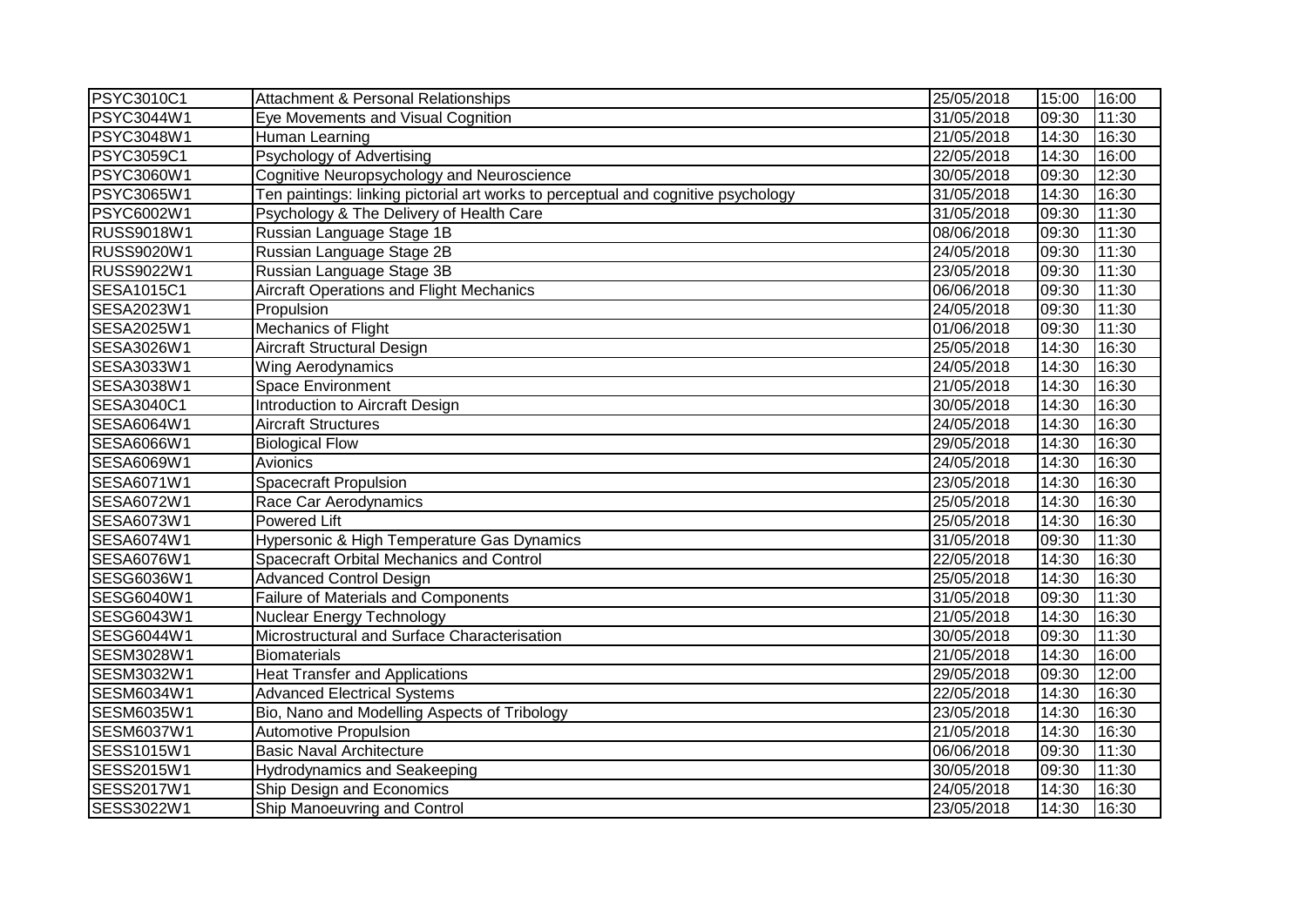| SESS3023W1        | Marine Hydrodynamics                              | 29/05/2018 | 09:30 | 11:30 |
|-------------------|---------------------------------------------------|------------|-------|-------|
| SESS3026W1        | <b>Marine Structures</b>                          | 25/05/2018 | 14:30 | 16:30 |
| <b>SESS6067W1</b> | Renewable energy from environmental flows         | 24/05/2018 | 14:30 | 16:30 |
| SESS6068W1        | Marine Safety and Environmental Engineering       | 21/05/2018 | 14:30 | 16:30 |
| SESS6071W1        | <b>Marine Structures in Fluids</b>                | 23/05/2018 | 14:30 | 16:30 |
| SOCI1002W1        | <b>Transformations of The Modern World</b>        | 04/06/2018 | 09:30 | 11:30 |
| SOCI1015W1        | Human Rights, Wellbeing and Politics              | 06/06/2018 | 09:30 | 11:30 |
| SOCI2003W1        | Gender & Society                                  | 05/06/2018 | 14:30 | 16:30 |
| SOCI2033W1        | Environment, Development and Society              | 31/05/2018 | 09:30 | 11:30 |
| SOCI2036W1        | Globalisation, Inequalities & Power               | 25/05/2018 | 14:30 | 16:30 |
| SOCI3084W1        | Environment, Development and Society              | 31/05/2018 | 09:30 | 11:30 |
| SOES1002C1        | <b>Dynamic Earth</b>                              | 21/05/2018 | 14:30 | 16:30 |
| SOES1004W1        | Physical Oceanography I                           | 29/05/2018 | 09:30 | 11:30 |
| SOES1006W1        | Introduction to Marine Ecology                    | 23/05/2018 | 14:30 | 16:00 |
| SOES1009C1        | The Living Earth                                  | 30/05/2018 | 14:30 | 16:30 |
| SOES1012W1        | Physics and Dynamics for Oceanography             | 07/06/2018 | 09:30 | 11:30 |
| SOES2003C1        | Geohazards and Earth Resources                    | 30/05/2018 | 14:30 | 16:00 |
| SOES2006W1        | Phytoplankton and Primary Production              | 29/05/2018 | 09:30 | 12:00 |
| SOES2010W1        | Physical Oceanography II                          | 08/06/2018 | 09:30 | 11:30 |
| SOES2013W1        | Sedimentary Systems and Processes                 | 04/06/2018 | 14:30 | 16:30 |
| SOES2017C1        | Ecological Processes in The Marine Benthos        | 23/05/2018 | 09:30 | 11:00 |
| SOES2017W1        | <b>Ecological Processes in The Marine Benthos</b> | 01/06/2018 | 14:30 | 15:30 |
| SOES2026W1        | Introduction to Marine Molecular Biology          | 30/05/2018 | 09:30 | 11:30 |
| SOES2027W1        | Coastal and Estuarine Oceanography 2              | 25/05/2018 | 14:30 | 16:30 |
| SOES2032W1        | Palaeobiology                                     | 08/06/2018 | 09:30 | 11:30 |
| SOES3002W1        | <b>Petroleum Geology and Mineral Resources</b>    | 31/05/2018 | 14:30 | 16:00 |
| SOES3005W1        | Sediments: Modern and Ancient                     | 22/05/2018 | 09:30 | 12:00 |
| SOES3008W1        | <b>Environmental and Engineering Geology</b>      | 24/05/2018 | 09:30 | 11:30 |
| SOES3009W1        | Shelf Seas and Shelf Edge Dynamics                | 22/05/2018 | 09:30 | 12:00 |
| SOES3015W1        | Palaeoclimate Change                              | 21/05/2018 | 09:30 | 12:00 |
| SOES3017W1        | <b>Marine Fisheries Ecology</b>                   | 23/05/2018 | 09:30 | 12:30 |
| SOES3031W1        | <b>Marine Molecular Biology</b>                   | 29/05/2018 | 09:30 | 12:00 |
| SPAN2010W1        | <b>Exploring Spanish Linguistics</b>              | 01/06/2018 | 09:30 | 11:30 |
| SPAN9007W1        | Spanish Language Stage 1 and 2 (Accelerated)      | 08/06/2018 | 09:30 | 11:30 |
| SPAN9010W1        | Spanish Language Stage 4                          | 07/06/2018 | 09:30 | 11:30 |
| SPAN9011W1        | Spanish Language Stage 5                          | 08/06/2018 | 14:30 | 16:30 |
| SPAN9012W1        | Spanish Language Stage 6                          | 04/06/2018 | 14:30 | 16:30 |
| SPAN9012W2        | Spanish Language Stage 6                          | 30/05/2018 | 14:30 | 16:30 |